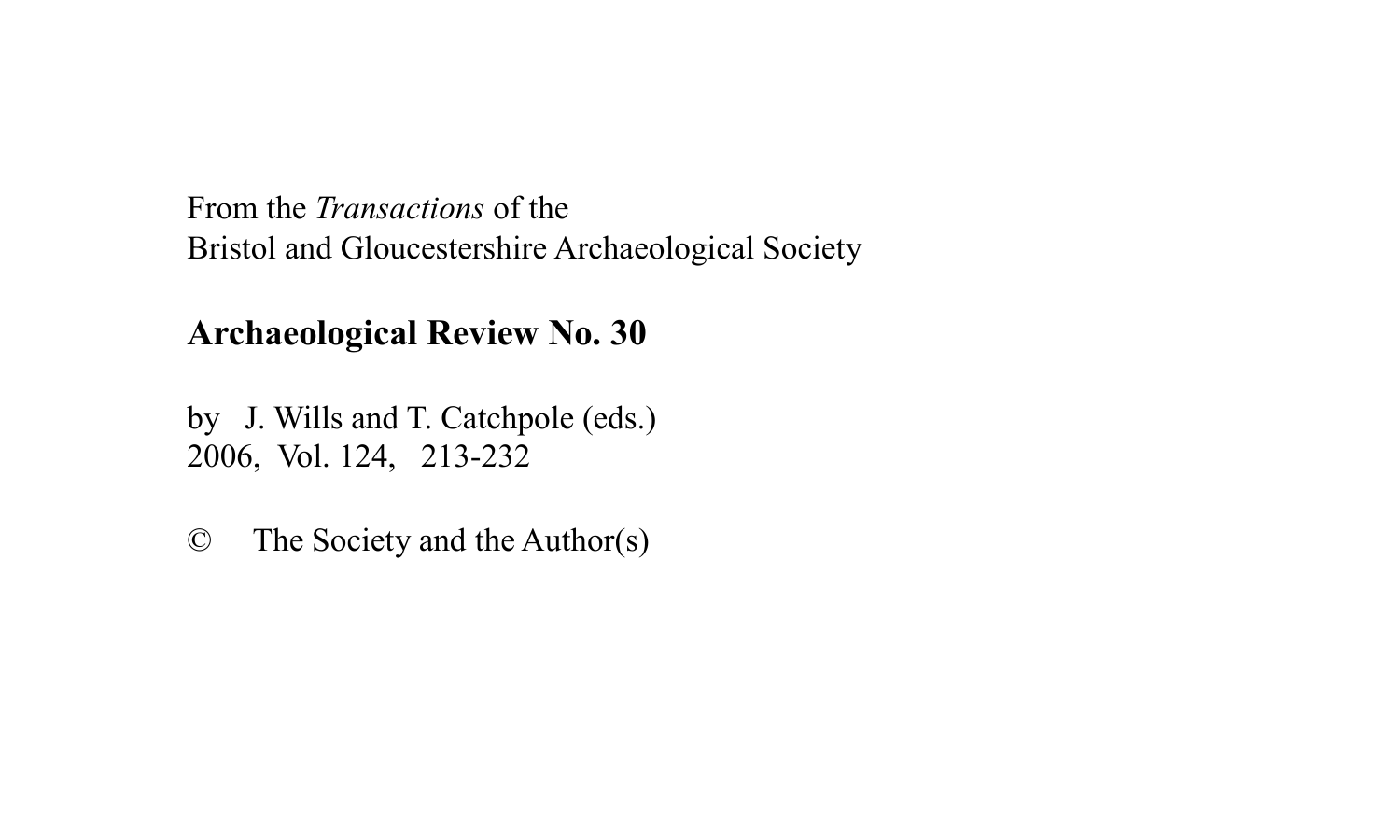# Archaeological Review No. 30 2005

# Edited by JAN WILLS and TOBY CATCHPOLE

The Archaeological Review presents brief summaries of archaeological research, fieldwork and building recording undertaken during the year. Information is arranged mostly by civil parishes (as shown on the O.S. 1:10,000 series maps) with the parish name followed by the site name or description and grid reference. For the cities of Bristol and Gloucester entries are arranged by street or area. Contributions for the next review should be sent to the Archaeology Service, Gloucestershire County Council, Shire Hall, Gloucester, GL1 2TH.

### *Abbreviations*

| Archaeological and Planning Solutions                 |
|-------------------------------------------------------|
| Avon Archaeological Unit                              |
| Bristol and Region Archaeological Services            |
| Cotswold Archaeology                                  |
| Gloucester and District Archaeological Research Group |
| Gloucestershire County Council Archaeology Service    |
| Northamptonshire Archaeology                          |
| Oxford Archaeology                                    |
| Thames Valley Archaeological Services                 |
| 110 Archaeology                                       |
|                                                       |

**ALMONDSBURY**, *All Saints' Church*, *Compton Greenfield*, ST 57158217. Following a desk-based assessment and a geophysical survey a trial excavation, involving two trenches, was undertaken within a proposed extension to the existing graveyard. The area comprised a rectangle of *c*.2,025 square metres of land adjoining the south-east boundary of the present churchyard, part of a larger field presently used as pasture.

The trenches located a number of shallowly buried deposits and negative soil features, the latter mainly representing ditches and gullies of medieval and post-medieval origin. A series of truncated features of possible medieval date, mainly boundary or enclosure ditches, was located in Trench 1, in the north of the site. The precise dating of these features is uncertain as most yielded only a single sherd of medieval pottery that may be residual. Aerial photography in the mid 20th century revealed that extensive earthworks of field systems were evident in the vicinity. A boundary ditch revealed with an associated bank in Trench 2 survived to a greater depth and was not finally filled until the late 17th century, although no definite date for its origin was determined. The former parish boundary followed the route of the ditch long after it had silted up, suggesting that it was a long-established feature in the local landscape. A fragment of late prehistoric pottery and part of a ceramic Roman roof tile were also recovered during the evaluation although no contemporary structures were identified.

Donna Young, AAU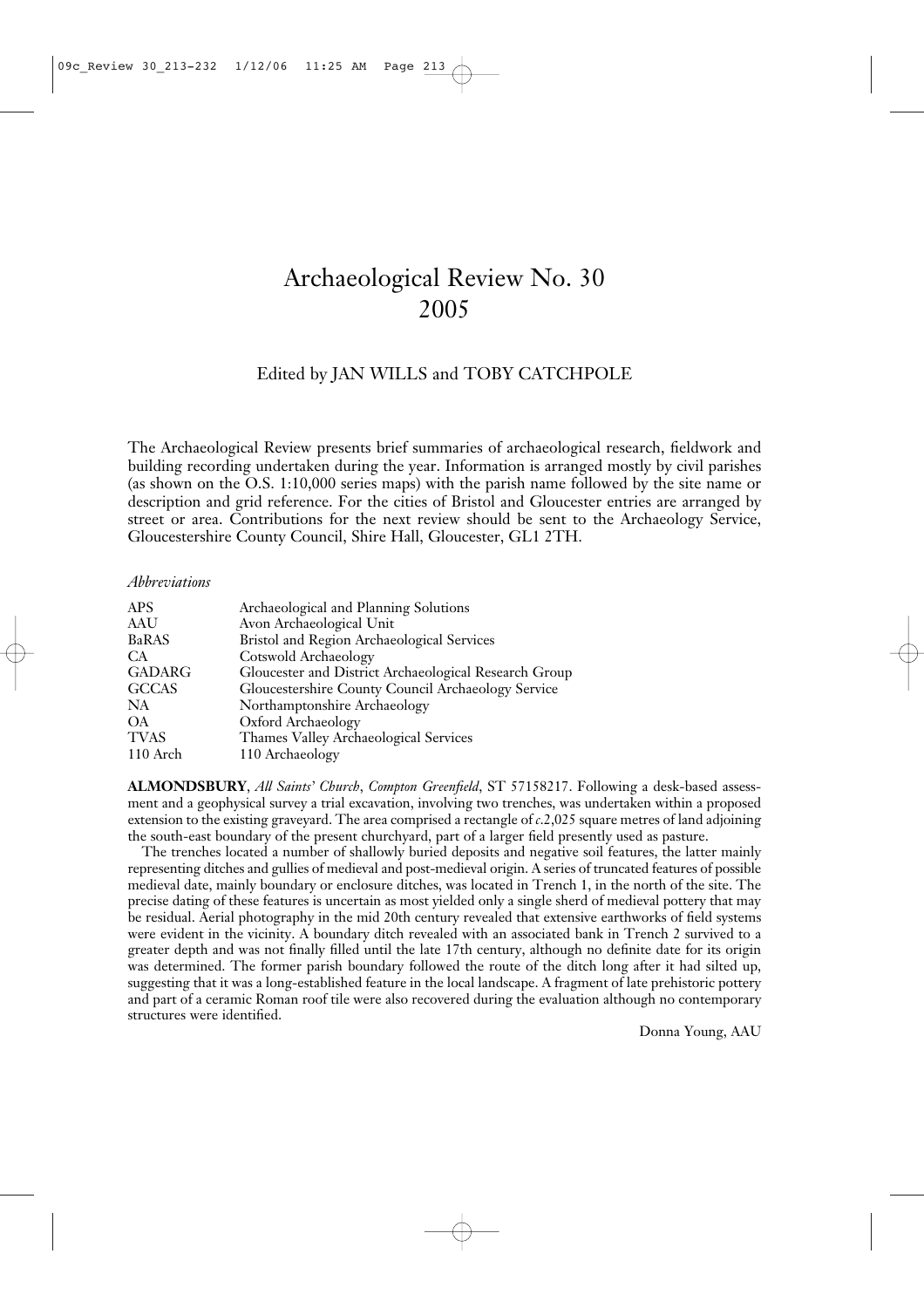**BAGENDON**, *The Bear, Perrott's Brook*, SP 01890599. An evaluation was carried out in advance of the construction of a new three-bedroom dwelling. Except for a wall shown on the *c.*1880 O.S. map, no significant archaeological deposits were recorded within the four evaluation trenches.

Neil Wright, GCCAS

**BERKELEY**, *land to rear of 9 Salter Street*, ST 68339922. A desk-based assessment showed that land to the rear of Salter Street lies to the south and west of medieval burgage plots, in an area probably used as gardens or orchard during that period. During the late 19th and 20th centuries the site was occupied by the Berkeley gas works, demolished in the late 20th century.

David Mullin, GCCAS

*Mariner's Arms, 49 Salter Street*, ST 68139928. Monitoring during groundworks associated with the building of an extension at the rear of the Mariner's Arms revealed the foundations of two late 18th- to early 19thcentury walls.

Stuart Whatley, BaRAS

**BISHOP'S CLEEVE**, *land at Cleeve Business Park,* SO 95152653. An evaluation revealed the base of a ditch and a small pit of Roman date, both of which had been truncated by later ridge-and-furrow cultivation. Several undated features were also identified, including two small ditches and two closely-spaced postholes.

Mark Brett, CA

*Court House, Station Road*, SO 96022782. Archaeological recording undertaken during the construction of an extension to the rear of the property identified a series of undated features within all of the trenches. There appeared to be two parallel linear ditch-like features aligned E–W across the site, one of which may represent a later re-cut. Similar features were observed aligned N–S in a southern foundation trench. Another possible pit-like feature was observed in the south-east corner of the site. These features may represent a sequence of property boundaries associated with an earlier pattern of settlement.

110 Arch

**BISLEY-WITH-LYPIATT**, *Jayne's Court*, SO 90300584. Analysis of the development of this house indicated that it dated mostly from *c*.1715, although incorporating an earlier building. It was enlarged *c*.1811 when a large landscaped garden was also created.

Michael Hill

**BOURTON-ON-THE-WATER**, *Greystones Bungalow,* SP 17252068. A programme of archaeological monitoring was undertaken during groundworks associated with the replacement of a dwelling within Salmonsbury Camp. The groundworks were restricted to a level above the archaeological deposits recorded during the evaluation to ensure their continued preservation. Limited excavation was permitted for the installation of a septic tank at the back of the house and four soakaways, two each at the front and rear. During the excavation for these services, several archaeological features were recorded, none with datable finds.

Rachel Heaton, GCCAS

*Larch House,* SP 16942079. An evaluation recorded four ditches (one dated to the medieval period, but also containing residual Roman artefacts), a Roman ditch terminal and a probable medieval pit, buried beneath 1.30 m of post-medieval deposits.

Richard Barrett, GCCAS

*Burghfields Cottage*, SP 17402051. An evaluation comprising a single trench, *c*.10 m long, was undertaken in the development area. An undated ditch at least 6.5 m wide was encountered. The location, orientation and size of the ditch match the putative line of the defensive circuit of Salmonsbury Camp. A single undated posthole was also revealed.

Tim Havard, CA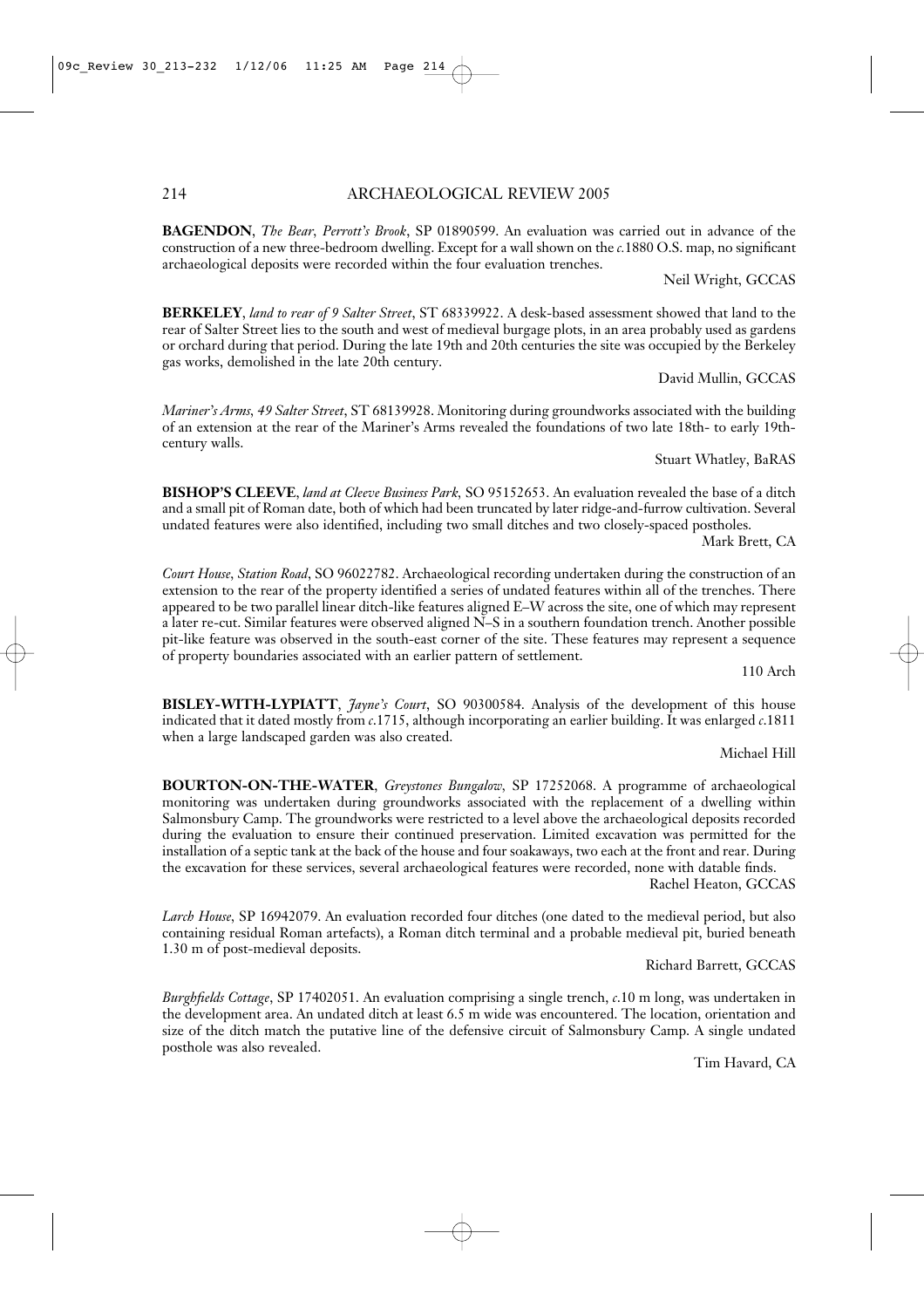*36 Rissington Road*, SP 17052049. An evaluation, consisting of two trenches, identified a shallow gully and several small pits. The gully and some of the pits were probably natural features but one small pit or posthole produced two sherds of Roman pottery and may have been part of a post-built structure of that date. Later more extensive recording in the same area identified no further archaeological features. Further south, a pit containing pitched stones may have been part of a wall foundation and again produced pottery of Roman date. A further irregular feature may represent a tree-throw, although again Roman pottery was recovered from the fill.

*Camp House, Station Road*, SP 17062091. An evaluation consisting of a single hand-excavated trench was carried out in advance of the erection of a two-storeyed extension to the north side of the house. The natural gravel was exposed at a depth of *c*.0.75 m below the existing ground level and no archaeological deposits were recorded cutting this layer. The gravel was sealed by a layer of material which produced a single sherd of post-medieval pottery. Overlying this deposit were two layers of construction debris associated with the more recent development of the property.

*Windrush View, Lansdowne*, SP 16212099. A field evaluation consisting of six trenches, each *c*.1.5 m square, was carried out in advance of residential development. Roman deposits were found in five trenches located in the garden area to the rear of the existing property. In each trench 2nd- and 3rd-century A.D. deposits were sealed by a post-medieval cultivation soil that was in turn overlain by the modern topsoil. The remains themselves are probably related to Roman settlement unearthed during excavations at the adjacent Leadenwell House in the 1930s and on the site of Green Lake Close in the early 1990s.

In Trench 1 a Roman surface consisted of worn limestone and gravel compacted to form a yard or road layer. In Trench 2 the remains of a heavily disturbed stone wall, oriented E–W, was observed beneath a thick layer of demolition rubble. Butting the south side of this wall was a compacted limestone and gravel floor overlain by a thin occupation layer containing Roman pottery and animal bone. The natural terrace gravel was observed at the base of Trench 3 where a Roman feature, possibly a ditch, was aligned NE–SW. In Trench 4 one side of a stone wall, aligned NW–SE, was partially exposed, its north-east side obscured by a layer of material with a large component of stone rubble; some fragments were burnt red. Trench 5 revealed Roman deposits including the fill of a shallow pit-like feature; this was sampled and revealed an underlying gravel surface. Trench 6 was located near the south-east corner of Windrush View, but revealed no archaeological deposits.

*Broadmead*, ST 59307332 Between September 2004 and March 2005 Oxford Archaeology carried out a

watching brief on a geotechnical borehole survey and a trench evaluation across a proposed development area within Bristol city centre. The borehole data identified former water courses and the extent of made ground across the area. The twelve trenches and test pits revealed 17th- to 19th-century deposits, the remains of cellars, and levelling deposits associated with the 19th-century development of the city.

**BRISTOL**

Ben Ford, OA

Tim Longman, BaRAS

*St. Peter's Church, Castle Park*, ST 59107309. A watching brief was carried out during groundwork immediately adjacent to the west end of St. Peter's church. Although the ground next to the tower had been heavily disturbed in the post-war period an apparently undisturbed deep layer of brown soil (grave backfill) produced various finds. Apart from a large number of disarticulated human bones, finds included three sherds of medieval pottery (Redcliffe ware and 'St. Peter's ware'), two fragments of medieval glazed ceramic roof tile, various 19th-century sherds of red earthenware, lead window came, bottle glass and a clay tobacco pipe bowl.

110 Arch

Alan Thomas, APS

110 Arch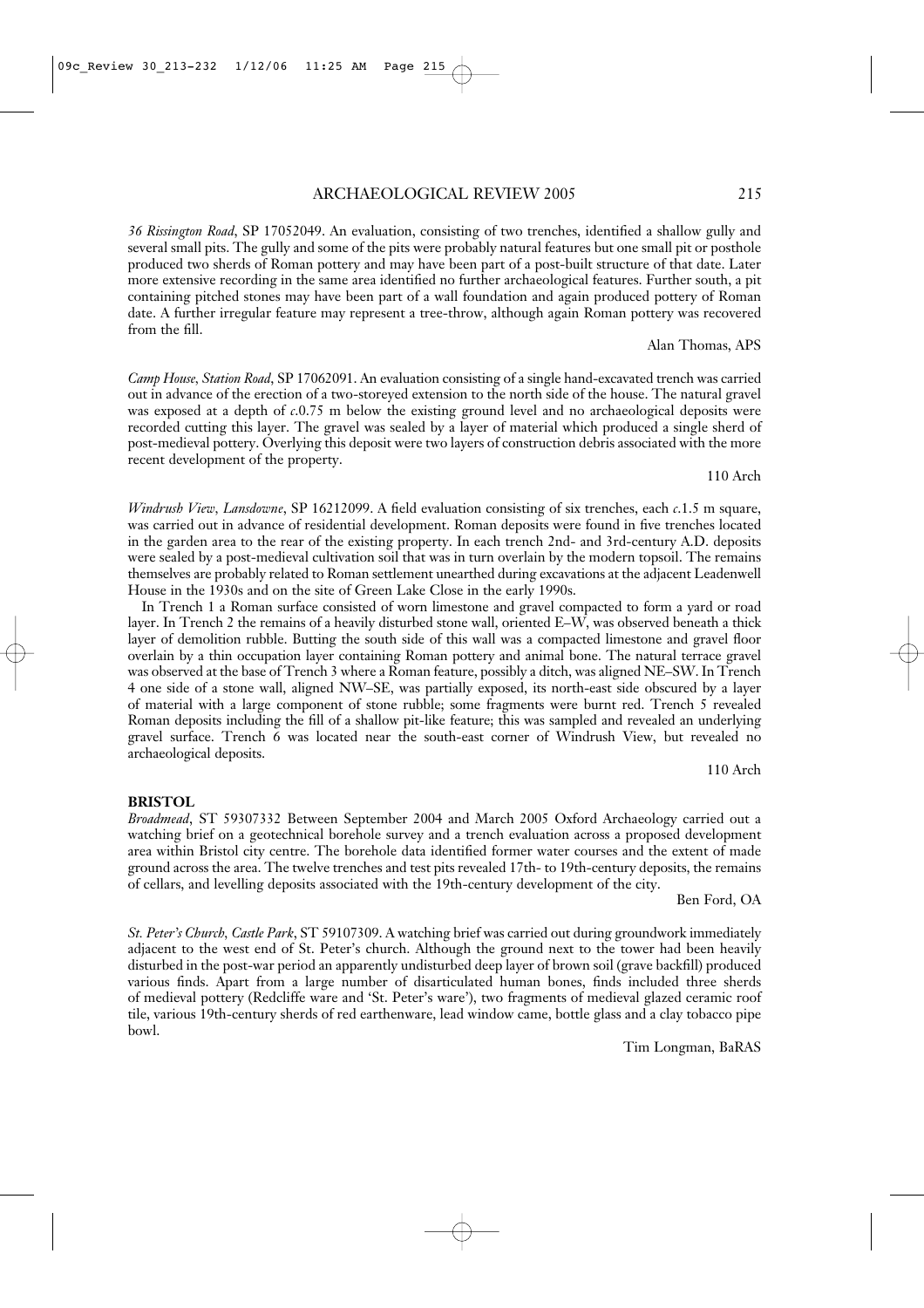# 216 ARCHAEOLOGICAL REVIEW 2005

*The Old Council House, Corn Street,* ST 58847304. A watching brief and limited excavation for a new lift shaft were undertaken in the courtyard of the Old Council House. Evidence for structures and occupation dating back to the 13th century was identified, but excavation stopped at this level and underlying natural deposits were not reached. The excavated finds, including large quantities of pottery and decorated roof tile, indicate a building of high status located at the western end of St. Ewen's church.

### Elizabeth Davis, BaRAS

*Land at Cabot House, Deanery Road,* ST 58177270. An evaluation revealed the remains of the original 18thand 19th-century housing, along with the street frontage and basement of a property on the original course of Brandon Street. A substantial depression, filled primarily by 18th-century industrial debris, may also represent the deliberate backfilling of a fishpond (located in the former Bishop's Park) immediately prior to the documented development of the area.

### Darren Lankstead, BaRAS

*Johnny Ball Lane* (*Albion Terrace and the Bristol Royal Infirmary Burial Ground*)*,* ST 58657332. Following on from evaluation and excavation in 2004, a watching brief was carried out during groundworks for new houses. The remaining cellar walls of Albion Terrace were removed, exposing earlier walls relating to the tenement known as the Soldiers' Infirmary. A wide strip along the centre of the former burial ground was cleared down to bedrock; most of the burials were removed during excavations in 2002, but along the edges a small number of burials was exposed. These were recorded and removed. The remains of a house pulled down in 1747 to make way for the burial ground were also identified.

# Elizabeth Davis, BaRAS

*Drill Hall, Old Market,* ST 59677310. An evaluation comprising two trenches identified 19th-century structural remains of the Old Market Sugar Refinery. These included several walls, a probable cellar, a stonebuilt base of a chimneystack and the granite set surface of a haulage way.

### Tim Havard, CA

*Masons Arms, 53 Old Market Street,* ST 59747316. The building was recorded during the spring and early summer of 2005, prior to and during renovation. It is an early to mid 17th-century house of two and a half storeys with cockloft, cross-gabled with a jettied, timber-framed front but otherwise with rubble walls. From about the mid 19th century it was a public house, at which time a wide front window was installed. Beyond the left-hand entrance may formerly have been a side corridor leading to the central staircase; there were two rooms per floor. A splat baluster banister survives, but there is little else from the 17th century. Beneath the front of the property is a stone-vaulted cellar (possibly earlier than the structure above) with a later brick rear extension. At one time there may have been a detached kitchen at the rear. This was one of a pair of buildings until its neighbour was demolished, possibly during the Second World War, which may explain why the present roof has all modern timbers.

A watching brief revealed evidence of intensive medieval activity in the area. Cut into a buried medieval subsoil deposit, stratified below 19th-century industrial deposits, was a pit of medieval pottery wasters with traces of kiln furniture. The wasters provide strong evidence of medieval pottery production in the area; a kiln is likely to have stood very close to the site.

### John Bryant and Kevin Potter, BaRAS

*Nos. 22–30 West Street, Old Market*, ST 59907319. An excavation and building recording were carried out at the site. Four trenches were excavated between the backs of the West Street properties and Waterloo Road. The results of the excavation revealed occupation of the site from at least the 13th century, principally characterised by numerous rubbish pits, cess pits and many other pits, one of which was up to 2 m deep. In one of the trenches a garden feature comprising a keyhole-shaped structure, with a separate plinth at its centre, was revealed. The building recording revealed that later 17th-century elements survived within the fabric of 22 and 24 West Street; no. 22 was found to contain the substantial remains of a half-timbered building hidden beneath brickwork of the 19th century. The subsequent watching brief to monitor groundworks recorded the existence of early post-medieval structures beneath the site of 30 West Street and the presence of burials beneath the eastern boundary wall adjacent to Waterloo Road.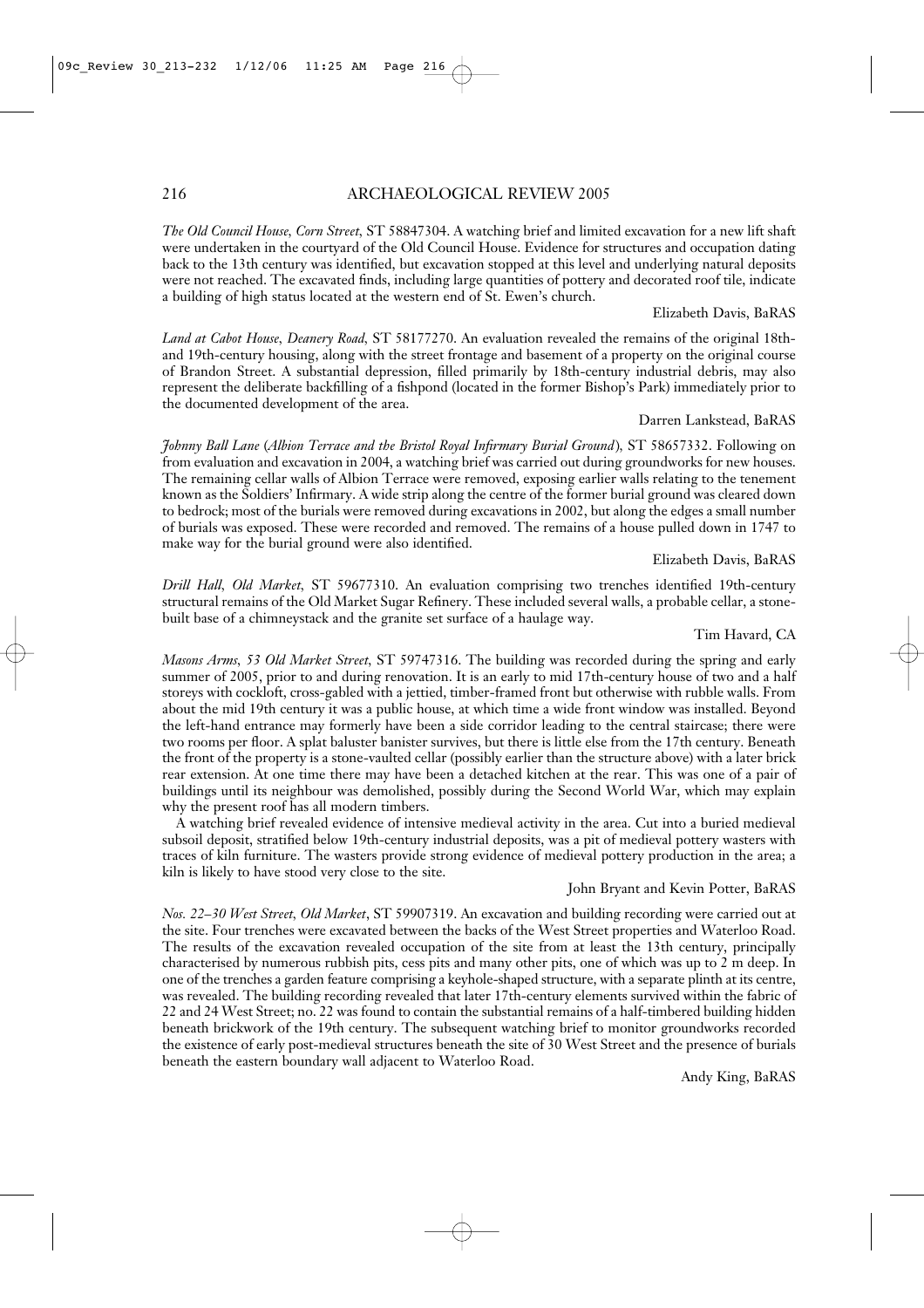*Land at Purimachos factory, Waterloo Road, Old Market,* ST 60047326. An evaluation was carried out prior to the proposed redevelopment of the Purimachos factory. The evaluation revealed the *in-situ* remains of the boundary wall of the Williams burial ground, several articulated infant burials and other disarticulated human skeletal material. The ages of the exposed burials and the presence of decorative grave furniture and a 'sponge' ware cup illustrated the formality of the burial rites within the cemetery. Evidence for the post-medieval occupation of the area included 17th- and 18th-century walls and associated cut features and a 19th-century timberyard boiler base. A full sequence was obtained and analysed. Medieval artefacts were recovered from deposits lying immediately above the naturally deposited Redcliffe Sandstone.

Darren Lankstead, BaRAS

*Marsh House, 11 Marsh Street,* ST 58687280. An evaluation in the car park to the rear of Marsh House indicated that the northern part of the area had been removed for basements in the early 20th century. A drainage ditch predated occupation on the site. In the southern part of the site archaeological deposits and features survive to a much greater degree and the remains of 18th- and 19th-century buildings were found. Elizabeth Davis, BaRAS

*Redcliff Wharf,* ST 58947236. Eight evaluation trenches were excavated. Substantial glass waste deposits dating to the late 17th/early 18th century were found throughout. A drainage system along with flagstone floors and walls was uncovered, in addition to a brick and stone-built glass cone base located centrally on the site. Heat-reddened brick surfaces broadly contemporary with the glass cone may represent annealing oven bases or outlying workshop areas. No evidence for buildings associated with pottery production was uncovered. Despite this, several deposits of pottery wasters and kiln furniture were discovered in the northern part of the site. The majority were of the same tin-glazed earthenware fabric, and appeared to date from the late 17th to the 18th century, suggesting that a pottery kiln operated on, or very close to, the site at the same time as the glassworks, probably to its north. Analysis of archaeological boreholes indicated that Redcliff Wharf sits to the immediate north of a bedrock cliff and extends into former river channel areas.

Kate Cullen, CA

*Former FPS site, 2 Waterloo Road,* ST 59887316. Buildings and walls of historic interest were recorded prior to and during demolition. These included a two-storeyed rubble and brick structure behind 13–19 Midland Road, formerly part of the Talbot and Horseshoe inn (the inn survives as 8 and 10 West Street, an early 18th-century building). Also recorded was a long stretch of boundary wall between two tenement plots to the rear of 14 and 16 West Street, and other shorter pieces of walling. An extensive later 19th-century cellar complex formerly associated with Dole's, the bacon and ham curers, was recorded between 16 West Street and Waterloo Road. It had been converted into air-raid shelters during the Second World War.

Excavations on the site of the former FPS fire extinguisher factory found the remains of 19th-century outbuildings to the rear of West Street properties. Part of a 17th-century orchard wall was identified, but very few earlier features or deposits were found. It is most likely that the area was agricultural land during the medieval period.

### John Bryant and Elizabeth Davis, BaRAS

*Devon House, 123 Whitehall Road*, ST 61357381. A photographic survey, building recording and watching brief were carried out. Devon House, a Grade II listed building, had been dated to the early 19th century, but the building plan suggested it was earlier and it was thought that it might contain elements of a much older structure, as proved to be the case. Surviving structural elements indicating that the building's origins lay in the late 17th/early 18th century were recorded both externally and internally. This evidence was confirmed by William Maule's parish map of 1803 (Bristol Record Office, AC/PL 60a), which shows three cottages (one detached and a pair, plus associated outbuildings) on the site.

By 1841 all three properties (nos. 9–11 Whitehall) were owned by solicitor Abraham Atchley. About 1855 substantial building works were carried out for him creating a single residence from the three older houses. This involved the total demolition of Pembroke Villa, the partial demolition and amalgamation of the two other cottages and the addition of a new west (main) wing with limestone ashlar façade.

Tim Longman, BaRAS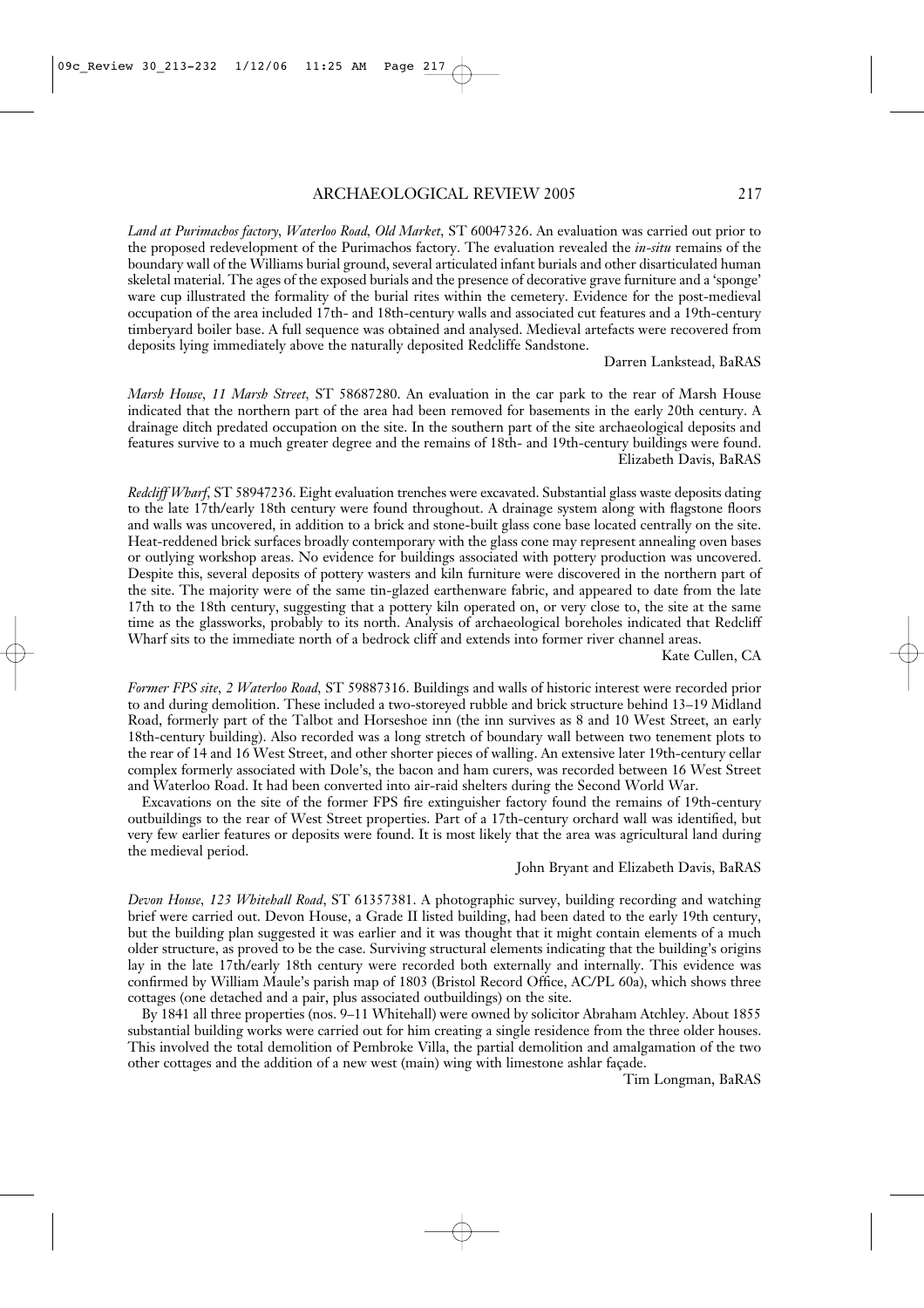# 218 ARCHAEOLOGICAL REVIEW 2005

*Roselake House (E wing), Hudds Vale Road,* ST 62327391. The roof structure of a two-storeyed industrial building forming the east wing of Roselake House was recorded. There were six queen-post trusses, which were due to be rebuilt during building conversion. This structure was erected *c*.1902 as part of the soap works of Messrs. J. L. Thomas & Company, and replaced an earlier and slightly shorter single-storeyed range that had housed three kilns of the Crown Pottery. The site had started life in the early 19th century as the St. George Poor House or Workhouse.

John Bryant, BaRAS

*Clifton, 1 York Place*, ST 57487301. A desk-based assessment was undertaken. A map of the manor of Clifton from 1746 indicates that by that date the area comprised enclosed land. By 1794 York Place and Clifton Road had been laid out, but construction had ceased following the declaration of war with France in 1793 and the area remained vacant. A hand bill of 1811 confirms that no. 1 York Place was complete and occupied at that date. The subsequent history of the property was identified from cartographic sources. Its use for a wide variety of purposes was identified using Bristol trade directories dating from the 1830s to 1973.

David Etheridge, AAU

*Ashton Gate, site off Brunel Way*, ST 56707170. A desktop study of a leisure complex and offices indicated that the study area was located within the former medieval manor of Long Ashton. By 1765 it comprised parts of two fields of enclosed pasture, one known as 'the Marsh', adjacent to the Colliers Brook. About 1865 the Portishead branch railway line was constructed to the west of the site. By 1886 a tramway ran from the Ashton Vale colliery to a wharf on the river Avon, along the line of the former boundary between the two fields. The tramway was redundant by 1905 and a new branch railway to the docks, with associated sidings, had been constructed to the west of the old tramway route by 1917. Ashton Avenue was then formed to the east but the study area remained vacant until the 1940s construction of an American military camp, including barrack blocks and a truck depot. These structures were still extant in 1949 but had been removed by 1954, and the site was used as cold storage premises from c.1958.

David Etheridge, AAU

*Sea Mills, no. 31 Hadrian Close*, ST 55077577. One evaluation trench was excavated, revealing Roman features comprising a ditch, a hearth pit and two pits, cut into a layer of weathered natural substrate. These features appear to have gone into disuse between the late 1st and mid 3rd centuries, a period that saw Sea Mills change from a Roman military post to a trading port.

Jonathan Hart, CA

*Sea Mills, 75 Sea Mills Lane*, ST 55207594. A desk-based assessment and evaluation were undertaken in the Roman settlement of *Abonae*. During the 1960s rescue excavation in advance of the construction of nearby Abon House recorded a sequence of occupation from the 1st to the 4th centuries A.D. including a 4th-century road fronted by stone-built town houses and with a projected course north-eastwards through the house and garden of 75 Sea Mills Lane.

Three trial trenches were excavated within the footprint of a development at the property. The trenches were parallel and ran down the natural slope of the site in a pattern designed to establish if the known Roman features continued into the study area. Two of the trenches revealed a series of substantial cut soil features interpreted as large postholes and associated ditches, all of which were sealed by approximately 250 mm of relatively clean subsoil. The third trench revealed a modern terraced cutting formed to construct a house that stood on the site until recently. All the archaeological features produced significant amounts of Roman pottery in addition to quantities of animal bone and a handful of iron and glass finds. The Roman features are considered to include elements of one or more earth-fast timber structures that are dated by pottery to the 1st century A.D. and therefore associated with the early Roman military activity at Sea Mills. Specialist assessment of non-ceramic finds indicates significant potential for the preservation of charred plant and faunal remains from the same period.

It was concluded that significant buried archaeological features and deposits of early Roman date are present and that further archaeological features and deposits of similar date are likely to be preserved elsewhere on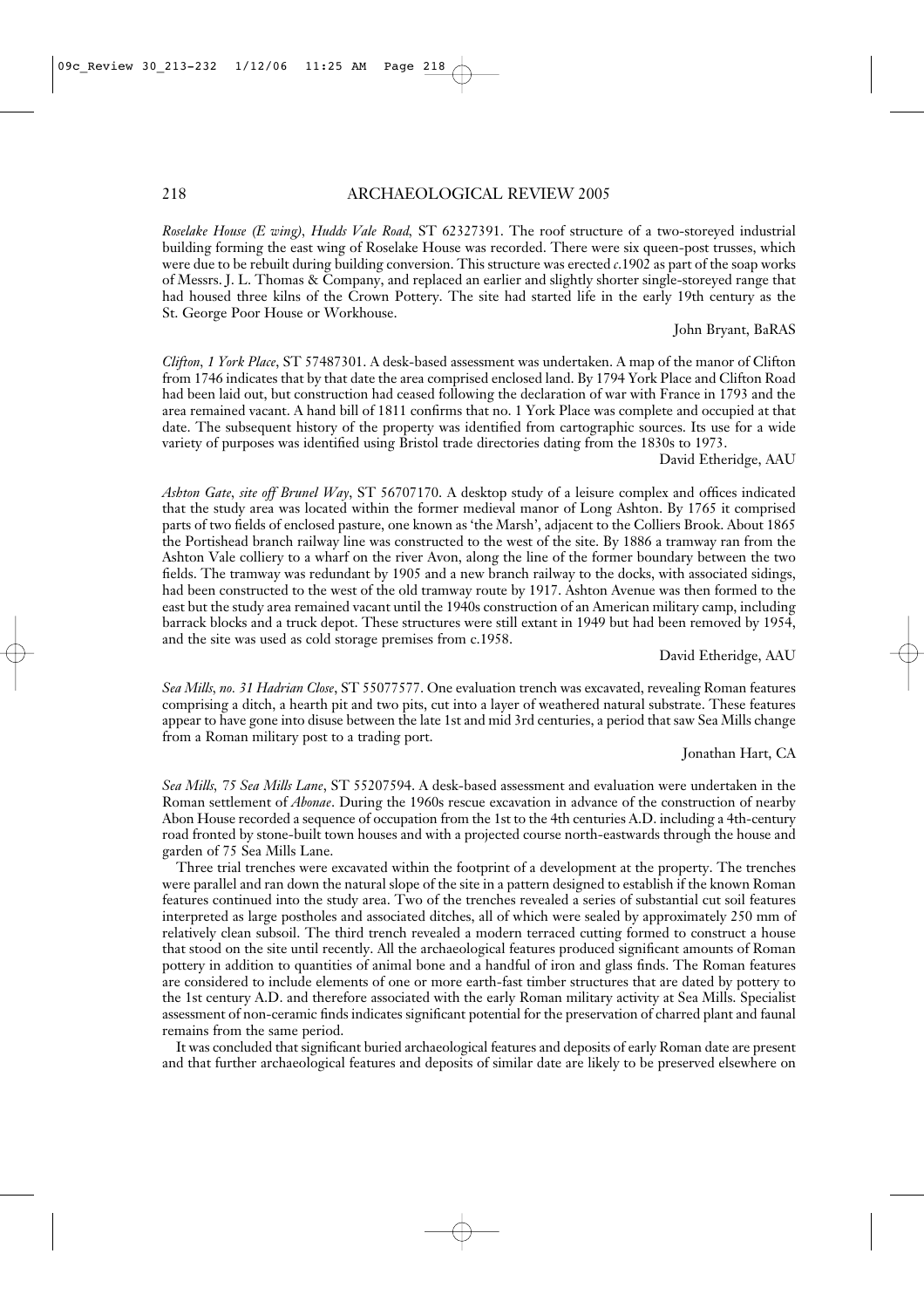the site. As the majority of archaeological evidence for Roman military activity at Sea Mills is residual and from later Roman contexts, the 1st-century Roman features are of considerable archaeological importance and have the potential to improve significantly our understanding of the early Roman settlement at Sea Mills.

David Etheridge and Donna Young, AAU

*Shirehampton, Twyford House, Old Barrow Hill*, ST 52847714. Two trial trenches were excavated to determine if deposits of Pleistocene river gravels, which have yielded Palaeolithic artefacts and faunal remains elsewhere in Shirehampton, were present.

The sequence of Pleistocene deposits at Shirehampton is interpreted to represent part of the Ham Green Member, a series of gravel and other fluvial deposits that form a raised terrace at a height of approximately 30 m (100') in the lower Avon valley. The importance of locating these deposits on the Twyford House site was recognised because they have the potential to broaden significantly our understanding about the date, depositional environment and archaeology of the so called 100 foot Terrace. Its suggested origin varies between the Later Devensian (*c.*116,000–20,000 years BP) and the Anglian (*c.*478,000 years BP) glacial and interglacial stages.

Trench 1 revealed a sequence of later post-medieval and modern deposits overlying mixed periglacial layers. The poorly sorted periglacial gravels and sands sealed a sequence of fluvial Pleistocene sand and gravel deposits excavated to a depth of approximately 2.75 m (29.35 m above O.D.) below the modern surface. These sand and gravel layers yielded stratified faunal remains and sands suitable for dating by the Optically Stimulated Luminescence (OSL) and Amino Acid Racemization (AAR) methods. Assessment of faunal remains, in particular molluscs, ostracods and small mammal bones, indicates that the fluvial deposits were laid down close to the flood-plain edge, during a temperate and probably interglacial episode, in an open environment composed of a mosaic of marsh, disturbed soil, wet grassland, dry grassland and shaded habitats. The two sets of independent dating are contradictory as the OSL dates indicate deposition during the earlier Devensian, Marine Isotope Stage 5a-d, in the region 60,000–100,000 years BP, whilst the AAR dates suggest a much older origin during Marine Isotope Stage 9, around 330,000 years BP, very broadly the Hoxnian interglacial.

In conclusion, significant archaeological remains on the site were restricted to a sequence of Pleistocene fluvial deposits which, whilst archaeologically sterile, have provided highly important new faunal evidence, independent dating and environmental indicators. These new data provide a springboard for the reinterpretation of the Pleistocene Avon Terrace 2 deposits and indicate that they represent a body of fluvial sediments containing significant amounts of secondary and derived material.

Andrew Young, AAU

*Shirehampton, 12 Station Road*, ST 53287674. A desk-based assessment indicated that the area lies less than 100 m from the centre of the former medieval village of Shirehampton, of which a few extant buildings are preserved. No known archaeological artefacts or buried remains are known from the study area. By the later 18th century the area was part of a field, known as Ash Paddock, in an enclosed rural landscape. In 1846 the land was donated to the diocese of Bristol and Gloucester for the erection of a school. During the Second World War the building suffered bomb damage, but continued to function for educational purposes until *c.*1970, by which time it was in use as a social club.

The archaeology of Shirehampton is dominated by the discovery, particularly during the 1920s and 1930s, of a significant number of prehistoric artefacts, generally dated to the lower or middle Palaeolithic. The majority of them probably originated from a geological drift feature known as the Second Gravel Terrace, which has been dated to the Pleistocene era. The study area lies less than 50 m from the mapped extent of the Second Gravel Terrace. Excavations of the Second Terrace deposits in Shirehampton have indicated good preservation of evidence for the environment at the time the gravels were deposited. Recent analysis of the evidence for the Pleistocene and the Palaeolithic in the Avon basin has indicated that the Shirehampton gravels are a resource of national importance in the understanding of the Palaeolithic.

David Etheridge, AAU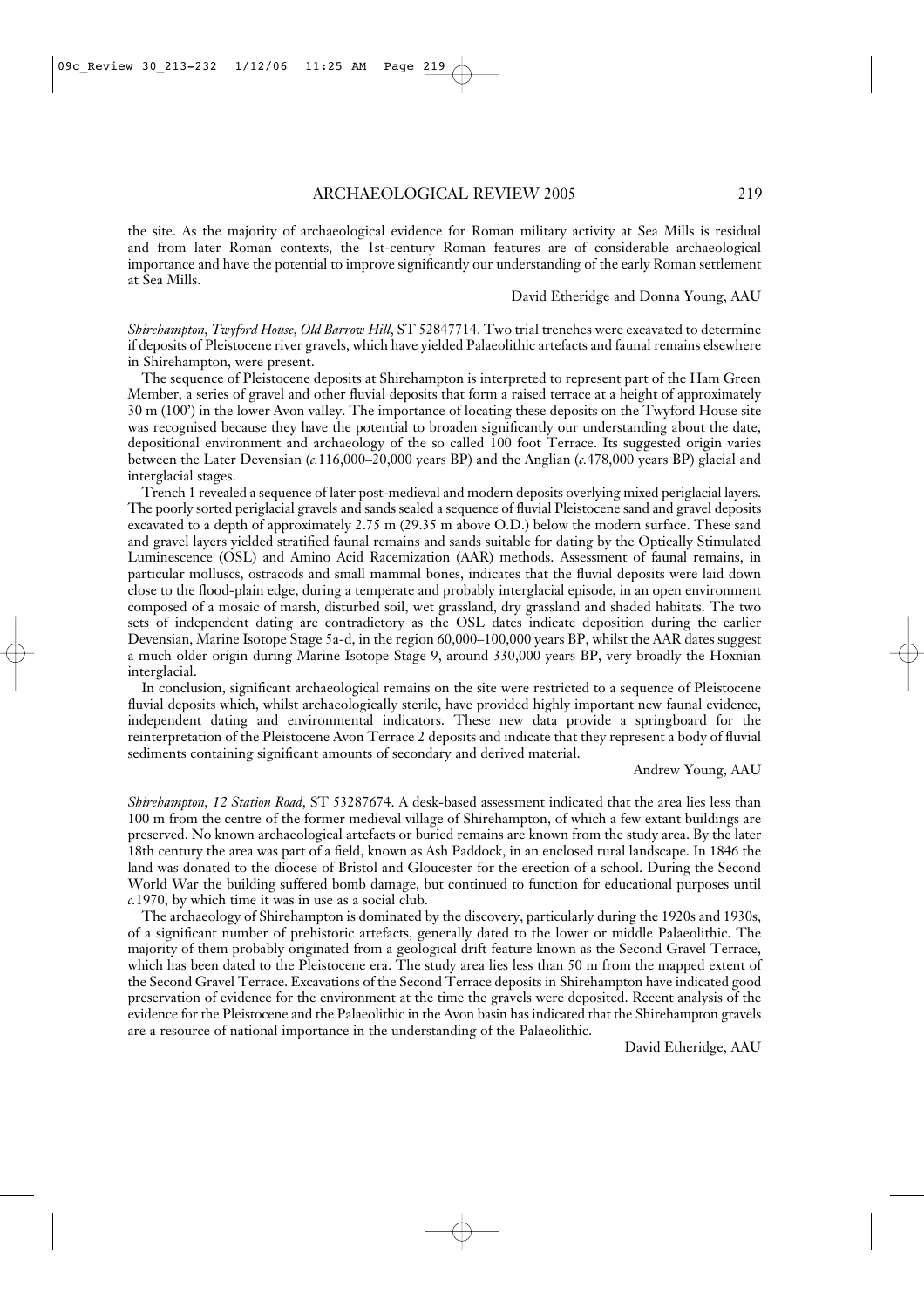# 220 ARCHAEOLOGICAL REVIEW 2005

*Avonmouth, King Road Avenue*, ST 51507860. A single trench, 25 m in length, was excavated to examine the site of two post-medieval buildings and an associated trackway first shown on a map of 1825, as well as to investigate the archaeological potential of the upper sequence of estuarine alluvium. Modern made ground up to 2.2 m in depth overlay a thin mixed buried soil of 19th-century date that in turn sealed undisturbed natural alluvium. This suggested that the site was cleared, possibly during the construction of the dockyard in the 1870s. No *in-situ* remains of the 19th-century buildings or the associated trackway were located. Examination of the upper *c.*500 mm of the underlying alluvial clay indicated that, whilst waterlogged, the material was undisturbed and archaeologically sterile.

Andrew Young, AAU

*Westbury-on-Trym, Redland Playing Fields, Redland Court Road*, ST 58247515. A watching brief during the construction of the new North Bristol Institute School found remains of a post-medieval brick path which had led to Redland Green Farm, structural remains of the former Cow House and 20th-century allotment paths.

### Stuart Whatley, BaRAS

*Henbury, Blaise Castle House Estate*, ST 56207872. An excavation and watching brief were carried out on the sites of new wayfinding and interpretation signs within the grounds of Blaise Castle House. Other than the recovery of a single sherd of Late Iron-Age pottery from Castle Hill (site of an Iron-Age hillfort) no significant archaeological features or deposits were present.

### Tim Longman, BaRAS

*Bower Ashton, Old Stables, Kennel Lodge Road*, ST 56257176. A workshop, office, outbuildings and store rooms fronting the south-east side of a spur off Kennel Lodge Road were recorded. Four phases were identified, the earliest being a mortared stone wall property boundary. This wall was incorporated into the south-east face of a long rectangular stone walled structure, probably a barn of typical 18th-century form. Two leanto structures were added to the south-east side of the barn and the height of the barn roof was extended in line with the new structures. One of the structures was used as stables during the 20th century, but there was no direct evidence of its function prior to the final phase of alterations. A few finds retrieved below the cobbled surface of this structure indicate a date for construction between 1741 and *c*.1817.

David Etheridge and Andrew Young, AAU

*Horfield, Radnor Road*, ST 59157605. A standing building survey of a redundant factory and ancillary buildings on a site off Radnor Road was carried out prior to proposed demolition and redevelopment. Notes and digital colour photographs were made of all accessible external areas. Selected views of the interior were also recorded where these characterized the buildings. The architectural style and materials employed in the original construction were consistent with a date in the 1920s. Partly chiselled out lettering over the garage entrance, adjacent to the main entrance to the study area, indicated the buildings were constructed as a Government Training Centre.

# David Etheridge, AAU

*South Purdown, land at the proposed Fairfield School Sports Pitch*, ST 60537564. An evaluation revealed postmedieval landscape and garden features cutting through a colluvial deposit. Several undated negative features were identified beneath the colluvium. Neolithic and Bronze-Age flints were recovered from the topsoil and colluvial layers.

# Jeremy Mordue, BaRAS

*Stapleton, land at Priory Hospital, Heath House Lane*, ST 60677587. An excavation revealed the remains of an 18th-century structure and an associated timber-lined feature, which preliminary analysis suggests was used as a cess pit. Associated with the structure was pathway running N–S, initially formed from small Pennant Sandstone fragments, later made more robust by the introduction of a substantial make-up layer and the placing of granite sets on its surface.

Darren Lankstead, BaRAS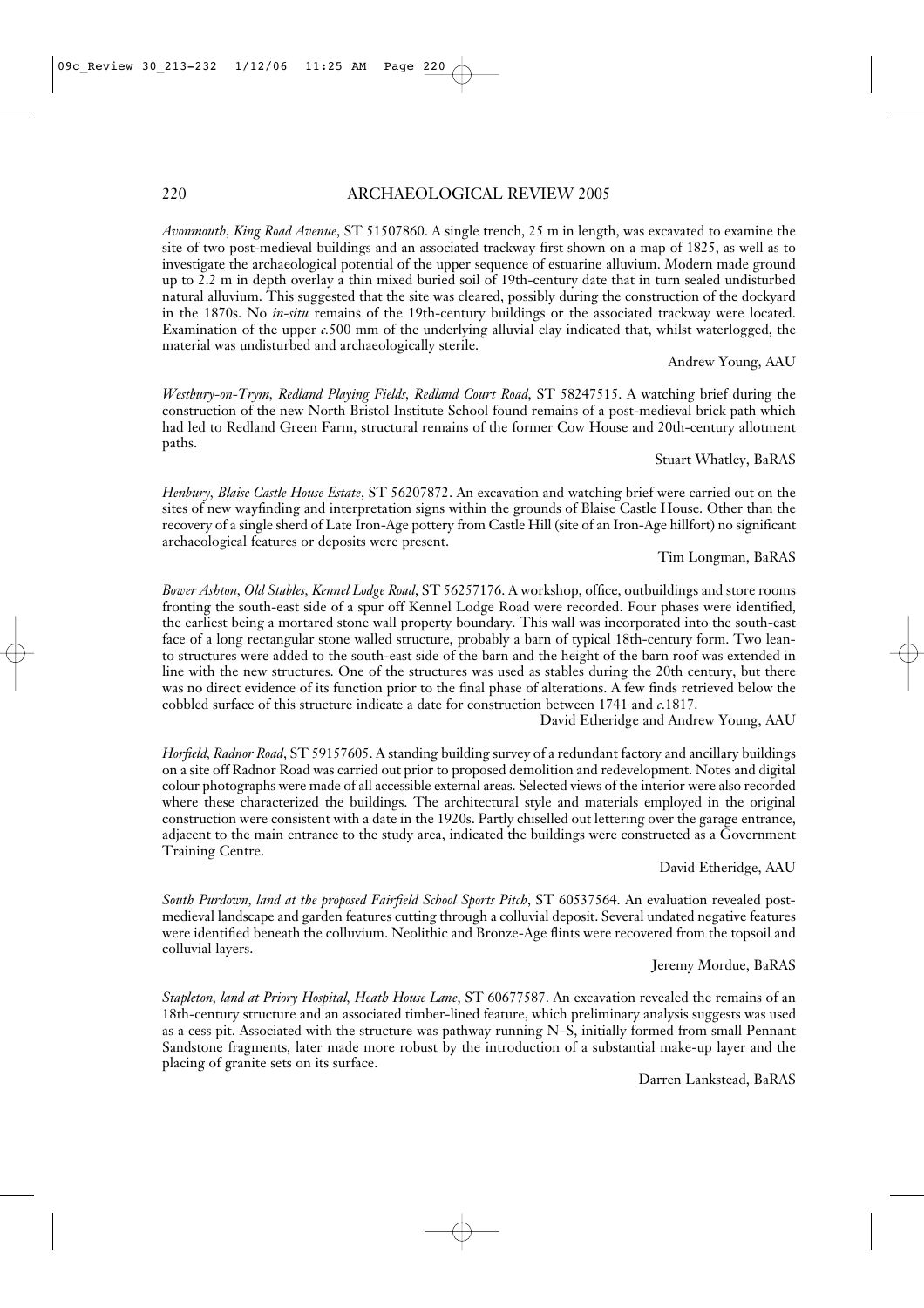*Stapleton, Park Road*, ST 61947648. A desk-based assessment was undertaken on The Coach House and its grounds, located on the south side of Park Road. No archaeological sites or finds were recorded. The study area was part of Stoke Cliff House, constructed *c.*1780. The Coach House is in a similar architectural style to the house, although it probably dates from *c.*1800 to 1839.

David Etheridge, AAU

*Fishponds, Chester Park*, *Clarence Road*, ST 63707454. A desk-based assessment concluded that the standing remains of the 19th-century offices of the former Hollybrook Brick Company were worthy of record. They are the last vestige of a local industry for which very few documents have been located. All buildings on the site associated with the brickworks were therefore recorded in advance of demolition. They comprised a series of 19th-century brick structures, associated work floors and storage areas, and the remains of a free-standing brick chimney.

A watching brief during redevelopment revealed further structures that appear to have been associated with the brickworks. The remains of five or more possible brick kiln flues (themselves parts of a single larger kiln) and a set of structures comprising walls and parallel under-floor ducts, indicative of a brick drying or cooling room, were also located. An isolated, undated mineshaft was located adjacent to the Clarence Road frontage.

### Raymond Ducker, AAU

*Bedminster, site off Kent Street*, ST 58257127. Three trial trenches located archaeological deposits dating from the medieval and post-medieval periods, as well as a small number of pottery sherds of Roman date. Trench 1 revealed pits, gullies and a number of parallel linear features thought to have formed as the result of vegetable cultivation. In Trench 2 the features comprised pits, gullies and one ditch that produced medieval and postmedieval pottery. Trench 3 produced pits of medieval and post-medieval date. It is suggested that the site does not have the potential to elucidate further the complex prehistoric and historic sequence identified on the adjacent Mail Marketing site (see below, next entry).

### Richard Payne and Robert Tutt, AAU

*Bedminster, West Street* (*former Mail Marketing International site Areas 2 and 3*), ST 58207110. Three trenches were opened in parts of the former Mail Marketing International site, which had not previously been evaluated. Each trench located significant buried archaeological remains although, unlike elsewhere on the site, no structural evidence relating to the Romano-British period was located. A significant number of medieval deposits and structural features, primarily consisting of ditches/gullies, pits and postholes, was recorded. The medieval features represented two broadly contiguous phases of settlement-related activity, dating from the 12th to 14th centuries, and were consistent with other deposits and features of medieval date recorded elsewhere on the site. Finds, including locally produced glazed tableware and part of an iron sickle, indicated that this activity related to domestic rural settlement.

A significant range of post-medieval and modern features including masonry walls, service trenches and made ground was located in each trench. These results were consistent with the post-medieval development of the site illustrated in the 18th- and 19th-century documentary sources. It was clear from the trial excavations that the depth at which significant archaeology was preserved varied from trench to trench.

Lynn Hume, AAU

*Bedminster, 106 Bedminster Down Road* ( *former South Bristol Central School*)*,* ST 57507041. No. 106 Bedminster Down Road was recorded during November 2005, prior to demolition. The building was of 19th-century date, brick-built with clay Double Roman tiles. As first built it comprised a single storey with partial basement. There were three classrooms and a larger room, probably the school hall. Later, probably at the end of the 19th century, a small two-storeyed extension was added in the south corner, containing two small rooms. Initially the Bedminster Down Elementary School, it became the South Bristol Central School from 1919. The school was transferred from the site in 1936, after which the building was used as a coach-building works and a store.

John Bryant, BaRAS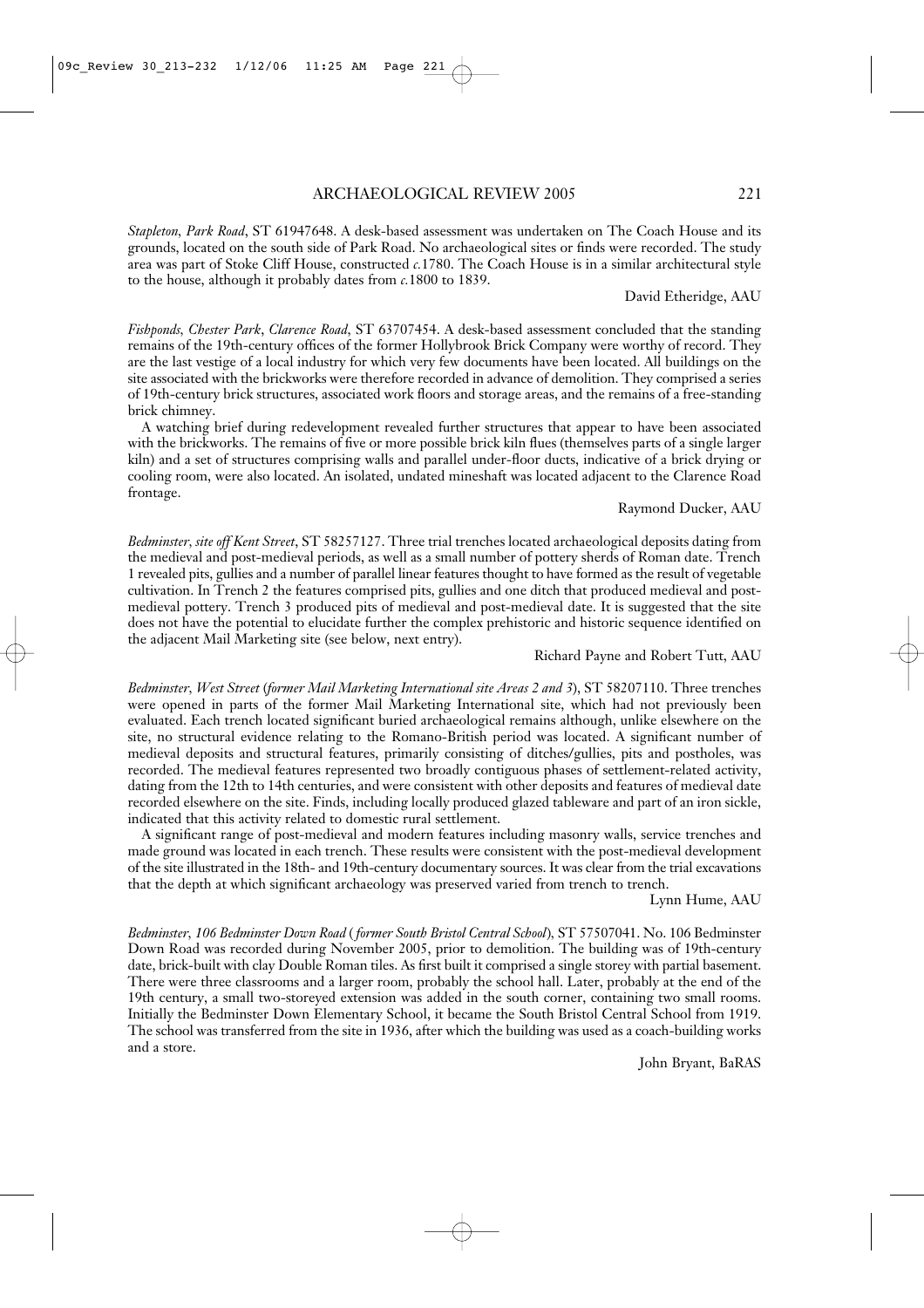*Bedminster, Robinson Building, Norfolk Place and 157–159 East Street*, *Bedminster,* ST 58407146. A desk-based assessment indicated that the south side of East Street was occupied by tenements and small industrial units from at least the late 1820s, when a passage, now Norfolk Place, was already in existence. The study area also encompassed part of a rope walk, garden, and other tenement blocks. By 1876 part of the East Street frontage had been lost to road widening and the rope walk had been replaced by a row of tenements fronting Church Lane (now Norfolk Place). The biggest recorded change came with the construction of the Robinson paper bag factory in 1887. It closed in 1990.

Nos. 157–159 East Street appear externally as mid to late 19th-century shop fronts, with later alterations. It is possible the present structures incorporate parts of earlier undocumented buildings. The tenements on Norfolk Place were demolished between *c*.1930 and 1947 to be replaced by a succession of commercial units. The area is now a car park although brick footings are visible.

### David Etheridge, AAU

*Brislington, land at 623 and 625 Bath Road*, ST 61577098. Six evaluation trenches were excavated to the west of the Brislington Roman villa. A possible boundary ditch containing a partially articulated adult horse skeleton was excavated. A pit cut into the ditch contained quantities of 3rd-century A.D. pottery, suggesting that outlying elements of the Roman villa complex may survive on the western side of 623 Bath Road. Deposits relating to the 19th-century gardens of Lynwood House were also recorded. Modern truncation in the eastern part of the site was probably caused by construction of the adjacent railway cutting and of Bath Road. A single hand-dug test pit in the garden of 625 Bath Road uncovered no evidence for archaeological deposits.

Kate Cullen, CA

*Brislington, St. Luke's Church, Church Parade*, ST 62117079 A watching brief was carried out in the churchyard during the insertion of a new gas pipe. Human remains, comprising exclusively broken disarticulated bones, were recorded throughout much of the trench. A few 19th-century finds were also recovered from the redeposited grave-fills. No significant archaeological finds or deposits were observed.

Tim Longman, BaRAS

*Brislington, 211 Wick Road*, ST 61927170. A desk-based assessment was carried out on a site occupied by a large hall, two or three conjoined outbuildings, a rear garden and front car park. The earliest cartographic evidence of structures at this location is on the 1846 Brislington tithe map; documentary evidence suggests that structures may have existed on the site since *c.*1538.

Immediately to the north of the study area stands the late 18th-century Woodcroft House, once owned by George Weare Braikenridge and believed to have been a farm on the former Broomwell estate. To the east lies the now wooded Nightingale valley. The study area is presently in use as a day care centre by the Disabled Christians Fellowship.

It is thought that some of the standing structures within the study area were ancillary buildings to Woodcroft House, originally adjoining it on the south side but the author was not able to confirm this. Other buildings to the south of Woodcroft House were demolished and replaced with a hall in 1924. The hall remains largely unchanged and its internal steel structure is thought to be in need of restoration.

The early 19th-century outbuildings forming the remainder of the Fellowship Centre are constructed of random sandstone rubble with red brick jambs and detail. Numerous internal and external alterations have been made since their construction. Given their relationship to Woodcroft House, these parts of the Fellowship Centre may well be of significant historic interest. The sandstone wall which borders part of the southern side of the study area was constructed to shield the residents of nearby Wick House from the view of the Woodcroft farm buildings.

Aerial photographs indicate the existence of features of potential significance on land immediately adjoining the study area. Finds of Roman tesserae near the study area at Wick House, as well as the hoard of Roman coins discovered at Rochester Road, may suggest that earlier activity was widespread.

Jo Bruce, AAU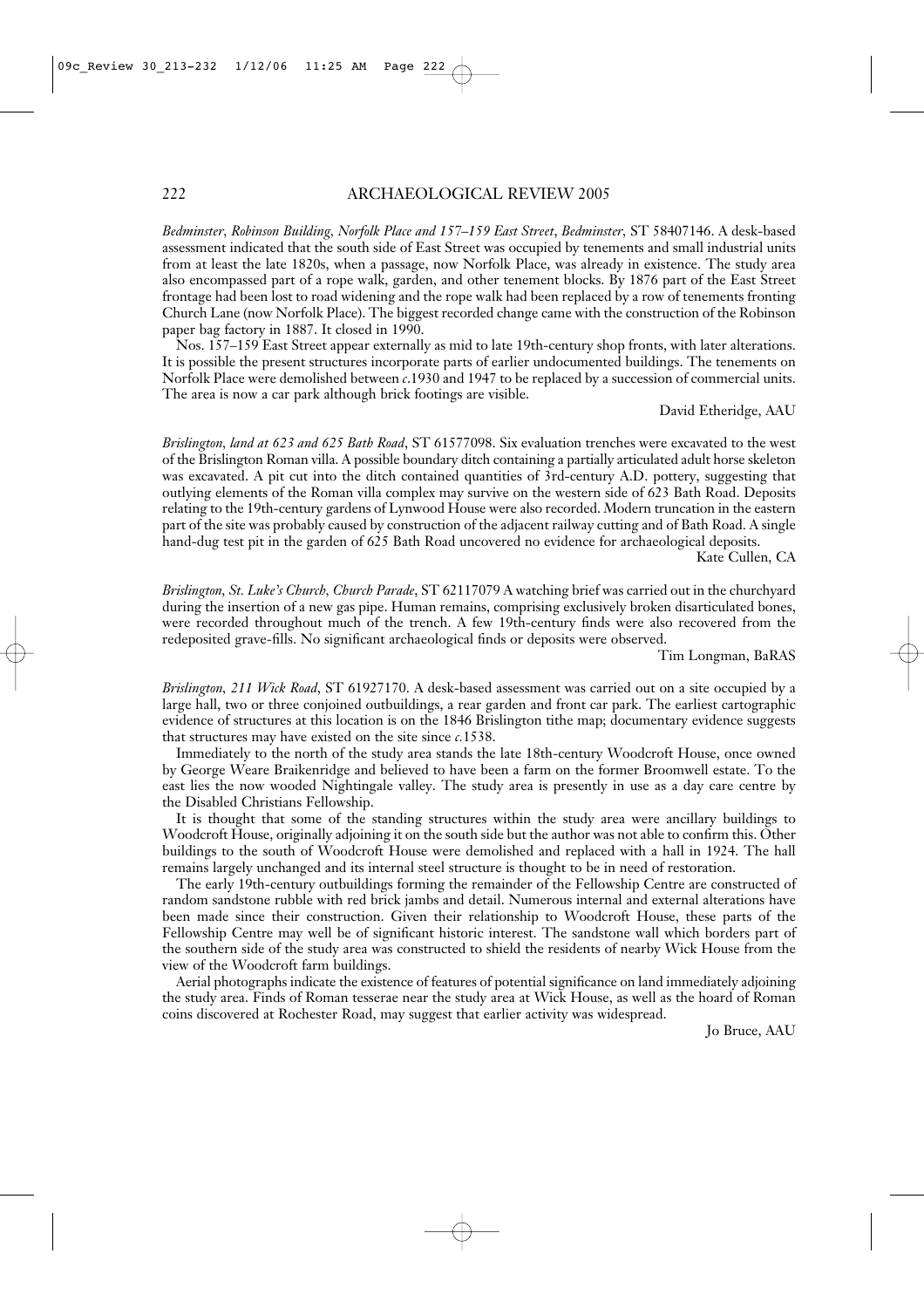**CHARLTON KINGS**, *Baptist Church*, *High Street*, SO 9663220403. A desk-based assessment showed that the chapel is on the site of a 15th–16th-century house, demolished to make way for the chapel in 1845. David Mullin, GCCAS

**CHELTENHAM**, *Cheltenham Northern Relief Road, Stage 1B*, SO 94282298. A desk-based assessment was undertaken for the section of the road along Cheltenham High Street and Tewkesbury Road, within the medieval settlement of Cheltenham. No early buildings survive in this area, the main historic structure being the railway bridge crossing the High Street, constructed for the Cheltenham to Honeybourne line *c.*1906.

# David Mullin, GCCAS

*Land at Chester Walk,* SO 94762256. An evaluation recorded no significant archaeological deposits earlier than the post-medieval period.

# Richard Barrett, GCCAS

*Nos. 62–64 St. George's Place*, SO 94642244. An evaluation consisting of two trenches uncovered four truncated pits of possible Roman date, several post-medieval pits infilled with probable demolition rubble and a brick culvert of 18th- or 19th-century date.

Tim Havard, CA

**CHIPPING CAMPDEN**, *The Lanterns*, SP 15223921. A programme of archaeological recording was undertaken during the construction of a new single-storeyed extension. Although residual medieval material was recovered from a post-medieval make-up deposit, the presence of post-medieval layers directly over the natural substrate indicates that the site has been extensively disturbed, presumably as a result of terracing carried out during the construction of the present building.

Jonathan Webster, CA

**CHIPPING SODBURY**, *Culverhill, Love Lane,* ST 72458195. A building survey of a concrete surface airraid shelter in the former grounds of a private house was made before the building was demolished. The shelter was of the traversed entry type and dated to *c*.1940.

Tim Longman, BaRAS

### **CIRENCESTER**

*The Arkenside Hotel, Lewis Lane,* SP 02650180. A field evaluation was undertaken near the centre of the Roman town, in *insula* XV immediately north-east of the forum, fronting the main street between the Bath and Verulamium gates. The work comprised 28 test pits, three of which were in the basement of the standing Victorian building, three in the forecourt of the hotel, and the rest in the large garden at the rear of the property. The evaluation revealed deposits of Roman character and date, predominantly the upper levels of rubble from demolished buildings, although mortar and/or limestone floors were also seen. Some areas showed patterns suggestive of re-organisation and wear, but this could not be confirmed in the small test pits excavated. In the northern corner of the garden two test pits revealed parts of a rather coarse mosaic floor with some geometric patterning, including part of its south-eastern border. Possible walls were recorded in test pits along the north-east side of the site and in the north-western trench on the street front. Their alignment suggested buildings fronting Lewis Lane, itself the line of a major Roman road. Evidence for a Roman dark earth was revealed in the central and southern parts of the site, but elsewhere this had been disturbed by medieval and post-medieval cultivation. Much of the site was covered by a layer of mixed cultivation soil of post-medieval date, the result of a market garden occupying the area in the 18th century and earlier and the area's recent use as a private garden. A Victorian garden wall was seen to divide the garden into two plots.

Andrew Norton, OA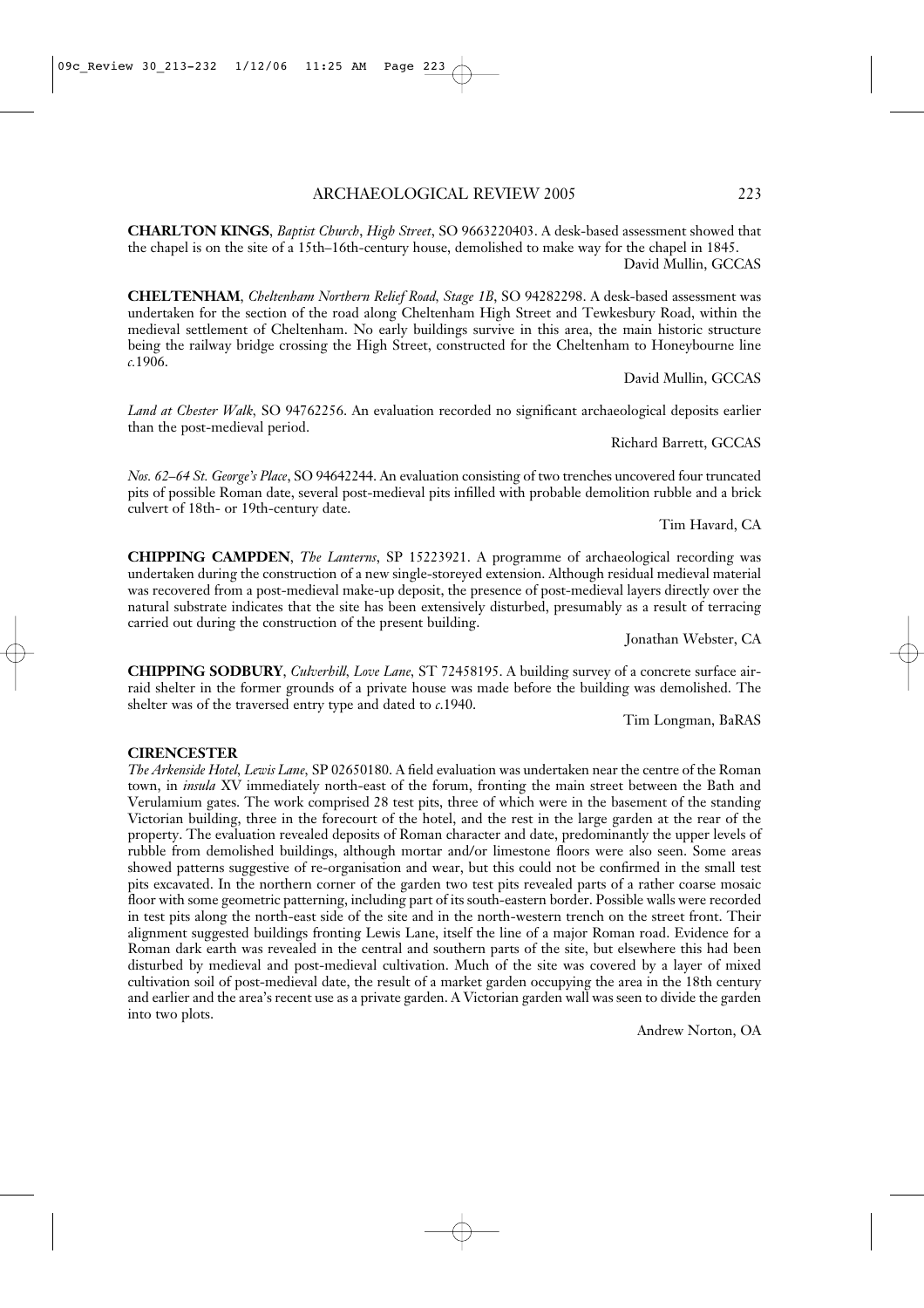# 224 ARCHAEOLOGICAL REVIEW 2005

*Cirencester Junior and Infant School, Victoria Road,* SP 0288501497. An evaluation recorded deposits of Roman date in all trenches. These consisted of probable floor surfaces, demolition material and a wall with adjacent surfaces. In two of the test pits the Roman deposits were less than 0.60 m beneath the modern ground surface, at 0.54 m (106.62 m above O.D.) and 0.53 m (106.66 m above O.D.).

Richard Barrett, GCCAS

*Land to the rear of 3, 5, 5A and 7 Ashcroft Road*, SP 02330181. An evaluation consisting of six trenches revealed metalled surfaces at depths of 0.50–0.85 m below the present ground level. Silt-filled ditches were also partially exposed adjacent to two of the metalled surfaces, all of which correlate closely with the projected line of Street 1 separating *insulae* XIX and XXa of the Roman town of *Corinium*.

In addition, hand augering within two of the trenches established the presence, at 2.26 m and 1.88 m below the present ground level, of adjacent deposits which potentially represent Roman structural remains fronting the north-eastern side of the Roman street, sealed by variable depths of post-Roman soil. These homogenous dark earth deposits are likely to have developed from the late/post-Roman period onwards but have been extensively reworked during the post-medieval period. A single deposit containing exclusively 12th- to 15thcentury pottery was noted; it may represent medieval quarrying/robbing of Roman deposits for re-usable building material.

# Franco A. Vartuca, CA

*Somewhere Else Public House, 65 Castle Street,* SP 02090189. An evaluation identified an undated, possibly Romano-British, layer during hand auguring at a depth of 1.90 m below present ground level (109.60 m above O.D.). A possible medieval surface and a post-medieval wall, the latter respecting the modern property boundaries, were also identified.

Allen Wright, CA

*No. 11 Gosditch Street,* SP 02220213. Evaluation identified evidence of the post-medieval survival and redevelopment of the street frontage as well as the possible survival of the medieval tenement blocks.

Mike Rowe, CA

*St. Michael's Park*, SP 02710146. A programme of recording was undertaken during the installation of recreation equipment. Roman surfaces associated with metalling for Ermin Street were revealed in two of the seven test pits at a depth of 0.35 m below the present ground level. Reworked dark earth was encountered within the remaining test pits. Two finds of note were a 4th-century coin recovered from the dark earth and an iron stylus of type Manning 2a/3a dating to the 1st–2nd century retrieved from the uppermost street metalling.

# Franco A. Vartuca, CA

*No. 48 Chester Street*, SP 02740152. A watching brief identified the top of a wall, probably part of a Roman building, situated on the north-western side of a road previously identified at 50 Chester Street. The remainder of the trench had been disturbed by 19th- and 20th-century activities associated with the construction of the present house and services.

Alan Thomas, APS

*No. 141 Gloucester Street*, SP 01950254. A watching brief identified a pit containing probable demolition debris from a Romano-British building and pottery of late 1st- or early 2nd-century A.D. date. This building probably stood close to the line of Ermin Street. Another pit was not dated but contained a fragment of human skull which could derive from a Roman cemetery thought to lie outside the Gloucester gate. Alternatively, the skull could derive from a burial ground associated with the medieval leper hospital of St. Lawrence, which was sited some 75 m to the south. A third pit of probable 18th-century date was also identified.

Alan Thomas, APS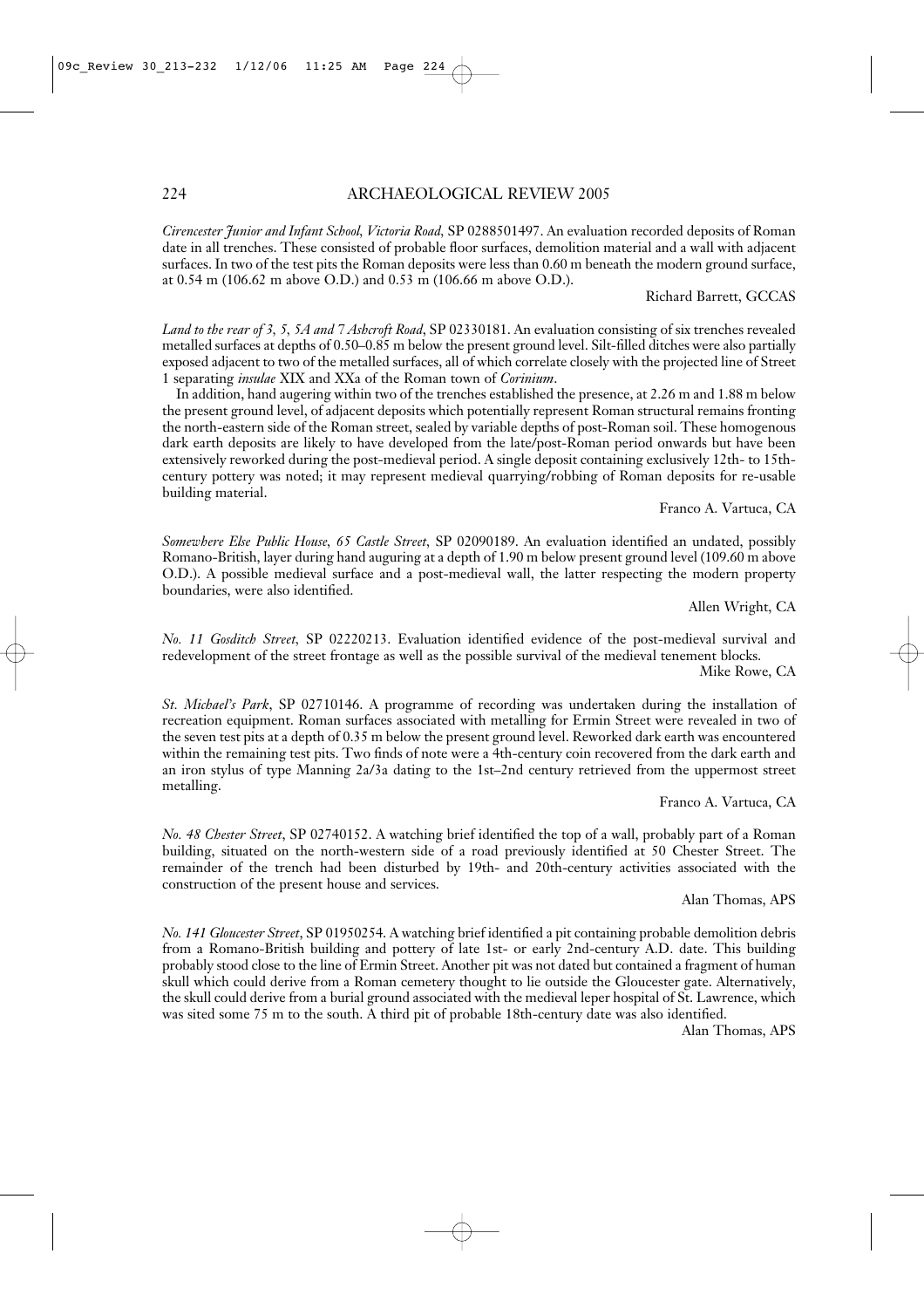Alan Thomas, APS

overlain by a modern construction layer. *No. 151 Watermoor Road,* SP 03030114. An evaluation comprising a single test pit identified a layer of Roman

material, which contained several fragments of disarticulated human bone. This is likely to be the same deposit as material identified approximately 15 m to the south-east in which at least six Romano-British inhumation burials were identified. Mark Brett, CA

**DEERHURST**, *Deerhurst House*, SO 87042967. A watching brief in advance of the construction of a new outbuilding revealed a probable Romano-British boundary ditch that had been recut.

Mike Sims, OA

**DURSLEY***, land off May Lane,* ST 75399814. A field evaluation consisting of seven trenches was carried out in advance of residential development. The natural orange-yellow clay was observed in six of the trenches. In Trenches 1–4, on the west side of the site fronting May Lane, an undated layer was recorded above the clay, sealed in turn by a cultivation soil dated by associated pottery to the 17/18th centuries. Within this deposit was a limestone wall aligned perpendicular to the May Lane street front. Trenches 5–7 at the rear of the site each produced the same stratigraphic sequence. One revealed a heavy cobbled surface probably built for industrial use; this was overlain by a layer of associated occupation debris containing clay pipe fragments indicating usage during the post-medieval period.

110 Arch

**DYMOCK**, *Stallards Place, Stoneberrow Place*, SO 69853132. A field evaluation consisting of eight machineexcavated trenches was carried out in association with a planning application for residential development. The natural red clay was exposed in all of the trenches and was overlain by a layer of soil containing Roman pottery, indicating that the site was first cultivated during the 2nd–4th centuries A.D. On the east side of the site near the existing road were two gullies, a ditch, a posthole and a probable beam slot pointing to some settlement activity. On the north side of the site a layer of Roman refuse containing pottery and animal bone had also accumulated above the Roman plough soil to form a midden deposit. Occupation of the site appears to have to continued to a limited extent during the post-Roman period as evidenced by a single medieval gully. The site also appears to have been continuously cultivated, resulting in the accumulation of a thick layer of later plough soil sealing the Roman deposits and producing a few sherds of medieval pottery. This cultivation resulted in truncation of the upper level of the Roman deposits.

110 Arch

**EASTINGTON**, *Manor Cottage, Churchend*, SO 78190578. Archaeological recording was undertaken during the excavation of garage foundations. Although no significant archaeological deposits were observed, several sherds of 12/13th-century pottery, possibly associated with the former manor, were retrieved from a small

### ARCHAEOLOGICAL REVIEW 2005 225

*No. 5 Prospect Place*, SP 02940143. An evaluation identified a stone spread at a depth of 0.85 m below present ground level. This is probably part of a demolition deposit of late Roman date. A black soil deposit above produced pottery of the 3rd–4th century A.D., along with ceramic roof tiles and tesserae. This suggests that the demolition debris was associated with a well-appointed building, perhaps close to the street which

*No. 86 Watermoor Road,* SP 02970113. Archaeological recording was undertaken during the construction of an extension to the rear of the property. An 'L'-shaped foundation trench was excavated by hand to a depth of *c*.1.0 m and to a width of 0.50 m. The natural substrate was not encountered during the work, but a sequence of three stratified layers was recorded. The earliest of these was only partially exposed, but produced a single sherd of Roman pottery and a large fragment of Roman flue tile from a hypocaust perhaps indicating the latest Roman occupation level. This was sealed by a thick layer of post-medieval build-up that was in turn

separated *insulae* IX and X within the Roman town.

110 Arch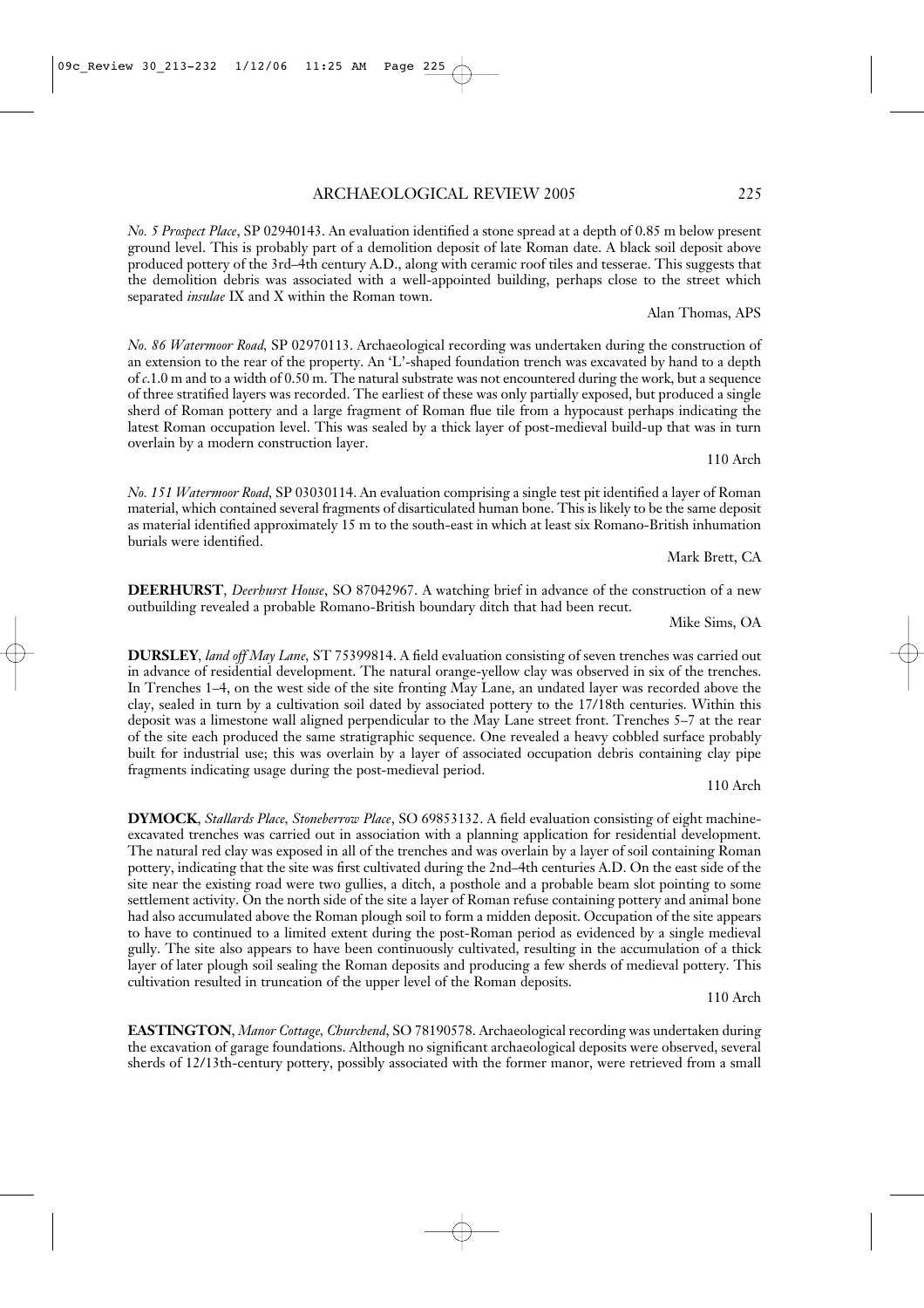sondage excavated by hand to reveal the natural clay. This clay was exposed only in the east side of the excavation area at a depth of *c*.0.50 m below the existing ground level; it was overlain by a layer of mixed soil and rubble.

110 Arch

**FAIRFORD**, *Thornhill Farm, Coln Gravel Project*, SU 18009980. The final phase of a long-running programme of archaeological recording at Thornhill Farm made a number of significant discoveries. They included a series of middle to late Iron-Age enclosures with associated ring gullies and other settlement features; a series of late Iron-Age/early Roman boundary ditches forming major landscape divisions with associated enclosures, perhaps related to stock enclosure or settlement; a 2nd-century enclosure ditch defining a small cemetery containing nine inhumation burials; and a 2nd-century trackway cutting across the northern part of the site.

The lack of evidence for late Roman activity suggests that all of the above features had gone out of use by that date and the next archaeologically recognisable phase of activity seems to be represented by medieval plough furrows, aligned N–S down the western part of the site.

### Dan Stansbie, OA

**FROCESTER**, *Frocester Manor*, SO 78700320. Following a desk-based assessment and geophysical survey an evaluation was carried out at a site proposed for the development of a residential care unit. The archaeology revealed was entirely post-medieval in date. In the east of the site, it was largely restricted to a few scattered postholes and a narrow gully or slot. Former field boundaries or garden features were identified in a trench sited on the northern edge of the formal garden fronting the Victorian manor house. There the intersection of two perpendicular ditches was located alongside a number of small pits and postholes. The greatest concentration of archaeological features and deposits was revealed in a trench sited in the vegetable gardens in the west of the site. There former masonry structures were indicated by mortared limestone wall foundations and a later brick wall. These buildings are recorded on a map of 1737. In addition there was also possible evidence of earlier, medieval activity in this part of the site, in the form of a broad recut ditch. Finds recovered from the trenches dated the activity to the later post-medieval period, between the 17th and 19th centuries, and included fragments of clay tobacco pipe alongside the standard range of pottery types, such as stoneware and transfer-printed wares. A small collection of heavily abraded medieval pottery sherds was recovered from unstratified and residual contexts, indicating low intensity activity in the vicinity. Other finds retrieved included small assemblages of animal bone, oyster shell, vessel glass and a few iron nails, probably derived from domestic refuse.

During the project a relief marble sculpture of possible Roman origin was located in the south wall of the Frocester Manor building.

Donna Young, AAU

*Frocester Court Roman villa,* SO 78500290. Excavation near the north-eastern boundary of the settlement produced evidence of extensions of known Roman ditches and a group of 'T'-shaped and other furnaces, probably the remains of a mid/late 4th-century malting or brewery complex. Part of the site underlay the rubble floor of an ephemeral late 19th-century farm structure.

E.G. Price

### **GLOUCESTER**

*Gloucester Cathedral*, SO 83111876.

Repair of the south transept south-east turret was completed early in 2005. A report was produced detailing the stone replacement and conservation work.

A catalogue has been prepared of the many digital photographs now taken as records by the cathedral masons.

Work on the restoration of the south aisle and its buttresses has continued. The removal of one of the Victorian gargoyles uncovered a 19th-century chisel from the bedding of the gargoyle (actually a chisel that has been made out of a file, a common tool recycling process). The gargoyle itself was made out of a re-used stone with a polychrome foliate design.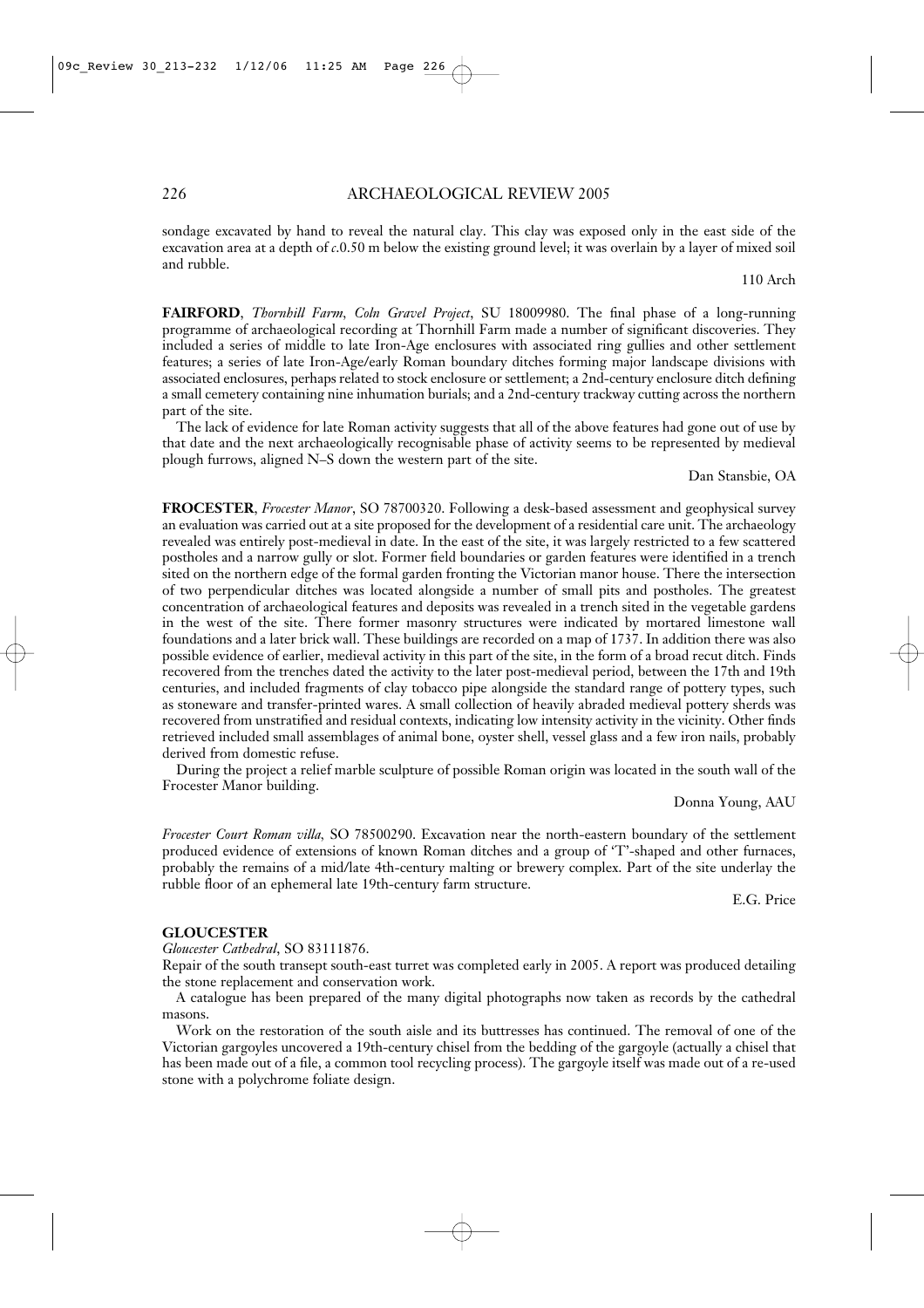During an archive search a drawing was found of the 1876 design for George Gilbert Scott's reredos. This has been deposited in the cathedral library.

A record and report were made of work in the crypt which involved the re-cladding in stone of one of the support piers in the central vessel. Four of the piers were replaced and had steel supports inserted in the 1940s: the metal was splitting the stone of one column. The 1940s stone was replaced.

Carolyn Heighway

*Llanthony Secunda Priory, Llanthony Wharf,* SO 82401810. Excavation and a watching brief prior to redevelopment identified part of the precinct of Llanthony Secunda Priory, including some of the ranges to the south of the cloister. This work appeared to confirm recent research that locates the priory church to the north of the site, under the line of the 18th- and 19th-century canal workings. Buildings exposed included at least one kitchen along with other service buildings, a malting oven and a drainage complex, and part of the priory cemetery. There is also evidence of parts of the buildings being put to industrial use after the Dissolution.

### Alan Hardy, OA

*Music Library, Greyfriars,* SO 83131837. An evaluation was carried out prior to the construction of a new ramp and flight of steps at the main access to the library. Three trenches were hand excavated. A structure, a construction/demolition layer and a buried graveyard soil, all of probable medieval date, were recorded. The highest archaeological deposits were encountered at depths of between 0.54 and 0.99 m below the present ground level.

Monitoring of four boreholes for the same development recorded the natural Lias clay at an average depth of 4 m below ground level. The natural was overlain by alluvial deposits which were sealed by possible Roman construction/demolition levels. Above this deposit was a thick layer of dark brown sandy silt similar to post-Roman dark earths recorded in previous excavations close to the site. Possible post-Roman construction and demolition layers were represented by limestone rubble succeeded by red brick rubble. Modern make-up layers and topsoil were recorded at the top of all four boreholes.

Rachel Heaton and Neil Wright, GCCAS

*Land to the north of former Kwiksave store, Worcester Street*, SO 83431881. An evaluation comprised four trenches. Well-preserved Roman deposits were identified in Trenches 8 and 9 and in both were sealed by dark-earth deposits up to 0.9 m thick. Dark-earth deposits were observed in all four trenches, and some stratification within these deposits was observed in three of them: a layer slightly lighter in colour containing mortar flecking was sealed by a darker layer containing charcoal flecking. Two ditches, one deliberately backfilled in the post-medieval period, were observed cut into the top of the lighter layer and in both cases were sealed by the darker layer. Two metalled surfaces of post-medieval and later date were observed in Trench 10.

Tim Havard, CA

*No. 30 St. Catherine Street,* SO 83331904. An evaluation was carried out to inform the determination of planning permission for the construction of 12 flats. One trench was machine excavated. The earliest significant archaeological deposit recorded was of Roman date, the top of which was encountered 1.84 m below the present ground level.

Neil Wright, GCCAS

*No. 65 Denmark Road,* SO 83831925. Deposits and features from two distinct phases of early Roman activity were encountered during an evaluation. These consisted of two ditches, one cut by a probable pit, and a separate gully. The Roman deposits were over 1 m beneath the modern ground surface.

Richard Barrett, GCCAS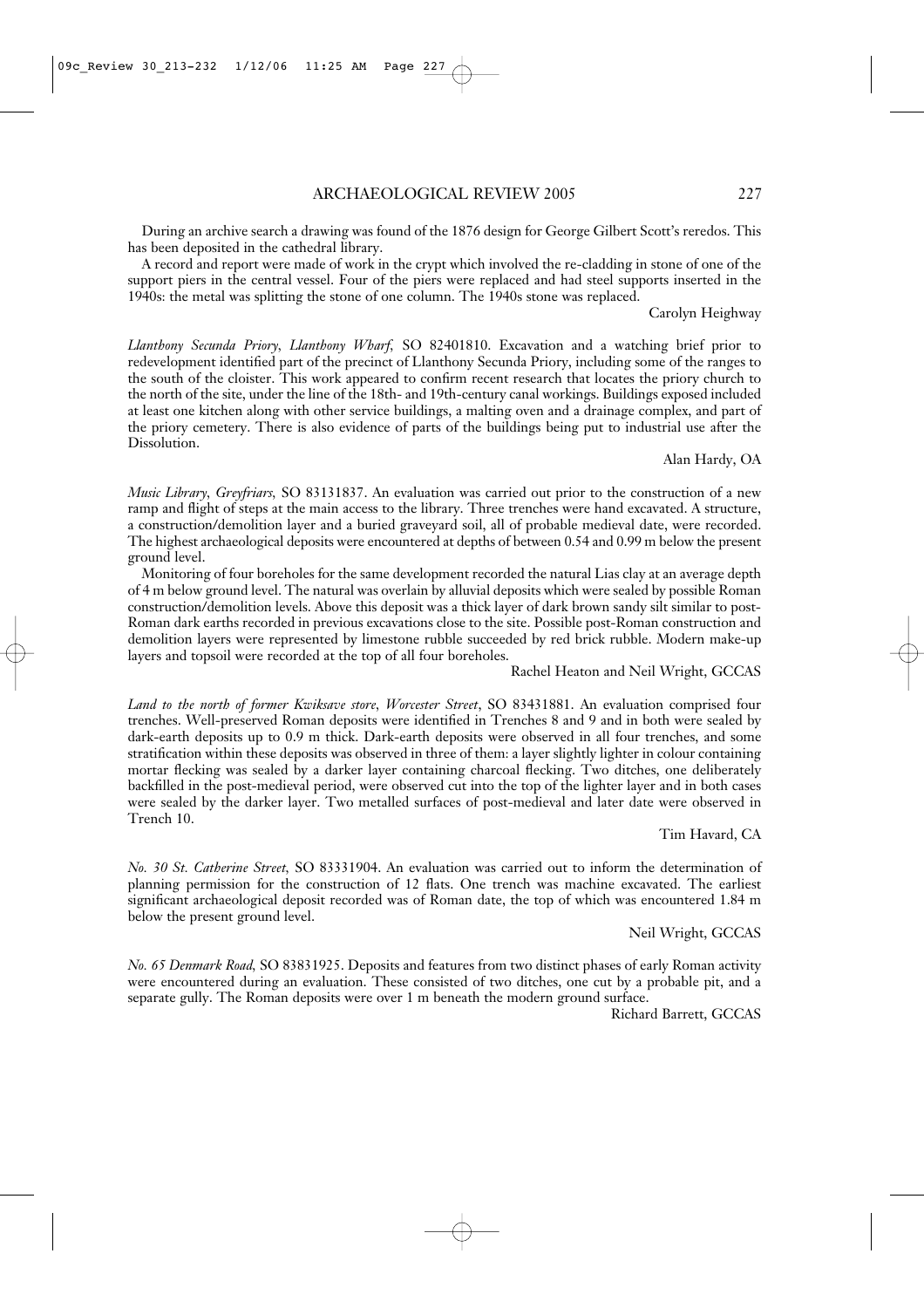*Quedgeley, land at 71–73 Bristol Road*, SO 81151493. A watching brief was carried out during groundworks for the construction of residential flats. A buried boundary wall was observed to cut a former ploughsoil containing a mixed ceramic assemblage ranging from medieval to modern in date. The ploughsoil was intermittently visible across the site and was perhaps the truncated remains of ridge-and-furrow. No other deposits or features of archaeological significance were observed.

Darren Lankstead, BaRAS

**GUITING POWER**, *Guiting Manor Farm,* SP 08882496. Two large areas were excavated adjacent to those recorded in 1974 and 1997. The continuation of a trapezoidal ditched enclosure of Iron-Age date was recorded in addition to internal pits and postholes. One pit contained a complete Iron-Age vessel. Information regarding the pre-settlement soil profile was preserved in one corner of the site. Preliminary investigations suggest that the area was wooded prior to the establishment of the Iron-Age settlement.

Richard Barrett, GCCAS

**HARDWICKE and HARESFIELD**, *Hunts Grove,* SO 81061220. An evaluation revealed two main *foci* of late prehistoric and Roman activity. A double-ditched enclosure and associated field system, located towards the east of the site, formed a probable farmstead which dated from the mid–late Iron Age and continued in use to the end of the Roman period. An associated burial, probably dated to the Iron Age, and an undated cremation were also revealed. Further Iron-Age and mid–late Romano-British ditches were revealed towards the west of the site. These may have marked the eastern limits of a settlement to the west, beyond the limits of the evaluation. Also present were a large number of mainly undated ditches and gullies, possibly representing a field system, and undated pits and postholes.

Andrew Norton, OA

**HARTPURY**, *Hartpury Court Farm,* SO 78102340. Earthworks in the pasture south of the farm and west of the road were planned and ground levels measured along four traverses. The survey and its conclusions will be published in *Glevensis* **39** (2006).

M.J. Ecclestone, GADARG

*Land to south of Oridge Street*, SO 77402662. A desk-based assessment showed that the area is between find spots of Roman material and to the east of the Norman church. It appears to have been under arable cultivation since the early 19th century. A rapid walkover survey produced a single struck flint of probable Neolithic/Early Bronze-Age date.

David Mullin, GCCAS

**KEMPSFORD**, *Manor Farm*, SU 17009750. Further phases of work were carried out on this Roman landscape, the area investigated to date now covering *c*.40 ha. The current work has exposed mainly field boundary ditches with few finds but probably mid Roman in date.

Andy Taylor, TVAS

**KING'S STANLEY**, *Stanley Park, Selsley*, SO 83040386. A detailed analysis was undertaken of the origins and development of this complicated country house constructed *c*.1580. It was enlarged for Thomas Pettat to create his 'great house' of *c*.1750 and various remodellings and extensions for Sir Samuel Stephens Marling (d. 1883) and his descendants resulted in the Gothic Revival house that now stands alongside the church of All Saints, Selsley, also commissioned by the Marling family. The analysis included full use of estate and architectural archives at the Gloucestershire Record Office (D 873; D4335) together with a detailed survey of the fabric of the house.

Michael Hill

**LECHLADE***, Pigeon Close, Burford Street*, SU 21369961. Evaluation revealed one modern pit and one undated ditch to the rear of the medieval burgage plots fronting Burford Street.

Richard Oram, TVAS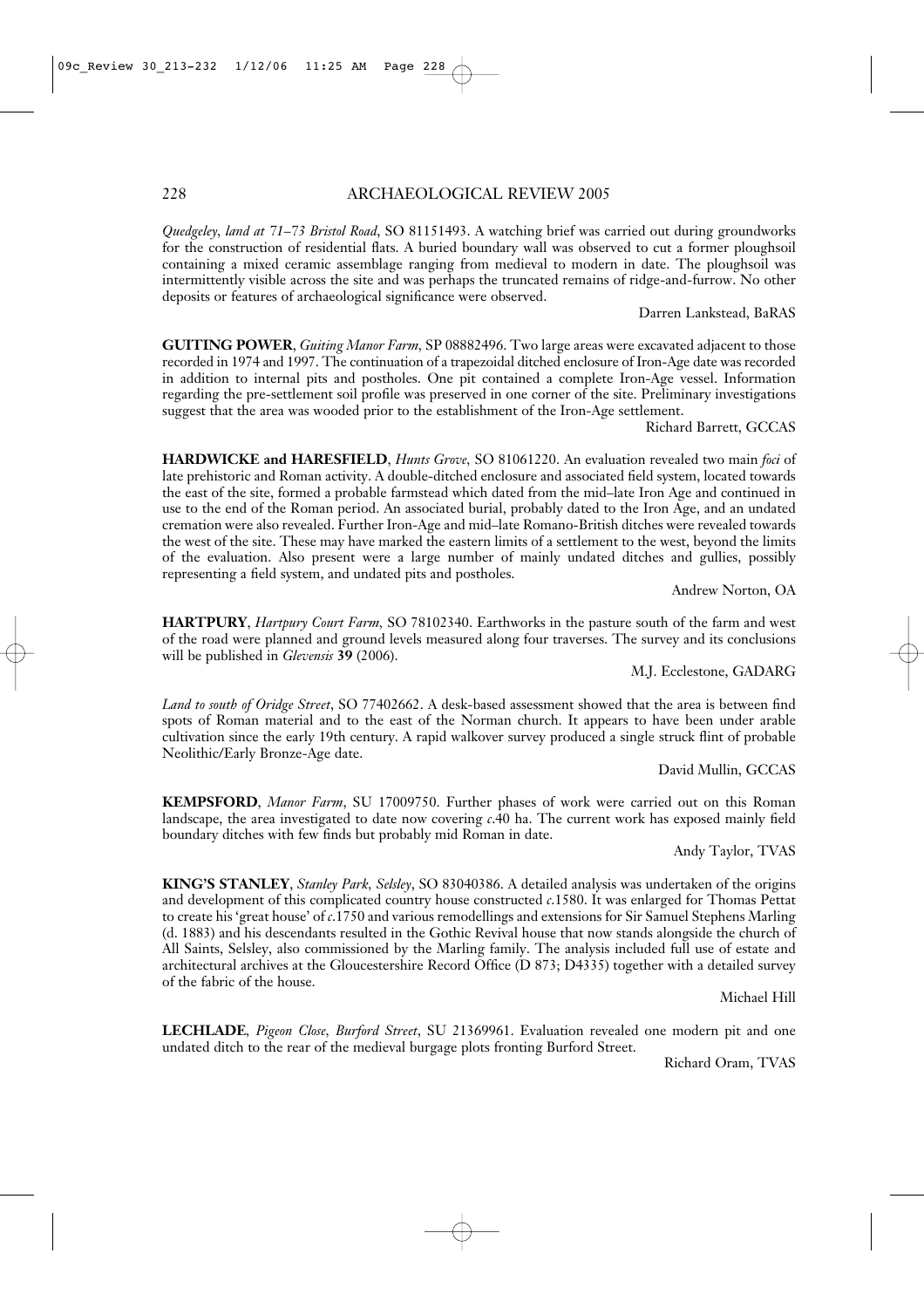# ARCHAEOLOGICAL REVIEW 2005 229

**LITTLEDEAN**, *Church Farm,* SO 67141335. Three trenches were machine excavated during an evaluation at Church Farm. Two possible furrows or hedge boundaries on similar alignments (N–S), one of probable late medieval/post-medieval and the other of post-medieval date, were recorded. They were at depths of between 0.74 and 1.05 m below the present ground level. A sub-circular pit of probable medieval date was also recorded.

Neil Wright, GCCAS

**MICKLETON**, *land at Field House,* SP 16174338. An evaluation recorded four shallow gullies of uncertain function. Two phases were dated to the medieval period.

Richard Barrett, GCCAS

**MINSTERWORTH**, *flood defences*, SO 77771669–78861685. A watching brief was carried out during the construction of a new section of flood defences incorporating a road, compound and culvert. The only archaeological material recovered was a scatter of five sherds of possibly Romano-British and/or medieval pottery, from the topsoil in the area of the haul road. The excavated section of a 3 m-deep culvert located close to Highcross Farm showed *c*.3.5 m of light brown clay, probably representing overbank alluvium, overlying a blue/grey alluvial deposit.

David Mullin, GCCAS

**NEWENT**, *Onslow Road,* SO 72502550. An evaluation on the southern edge of Newent, comprising sixteen trenches, identified ditches and pits relating to 18th- and 19th-century agricultural activity. They included a post-medieval field boundary ditch, containing sherds of Manganese mottled ware (1680–1760) and featured on the 1774–5 map of the Foley estates and on later maps. There were no earlier features or finds.

Pat Chapman*,* NA

*Storopack, Newent Business Park*, SO 73022586. A watching brief recorded deposits and features probably relating to Roman iron smelting and a single flint flake within the area affected by the groundworks for the construction of a new industrial unit.

David Mullin, GCCAS

**NEWNHAM**, *Sheen's Meadow, Station Road*, SO 68831203. A field evaluation consisting of three trenches was undertaken in association with a planning application for residential development. A sequence of three stratified layers was revealed, the natural marlstone clay overlain by a thin undated ploughsoil layer representing the earliest evidence of human activity. This was in turn sealed by a slightly thicker layer of modern topsoil. No archaeological deposits were observed in any of the trenches but two sherds of residual late medieval pottery were retrieved from the earlier ploughsoil.

110 Arch

**NORTH CERNEY**, *Cutham Hill House, Cutham Lane,* SP 01660712. During an evaluation a heavily truncated ditch aligned NW–SE was recorded. This feature probably represented an extension of one of the Perrott's Brook Dykes which formed part of the Late Iron-Age/early Romano-British settlement at Bagendon. Neil Wright, GCCAS

**OLD SODBURY**, *15 Church Lane*, ST 75588161. A desk-based assessment was undertaken of an early to mid 18th-century house with mid 19th-century additions, formerly the vicarage and now known as West View House. Ordnance Survey maps from the late 19th century onwards show the development of the vicarage lands up to 1977 by which time the house had been sold into private hands and parts of the gardens had been developed for housing.

Aerial photographs from 1946 onwards indicate the presence of cropmarks and earthworks partly within the study area. The cropmarks appear to represent a prehistoric enclosure. A walkover survey confirmed that some of the earthworks, e.g. a sunken linear feature interpreted as a hollow way, were still visible on the ground. The form and layout of the earthwork features are characteristic of deserted and shrunken medieval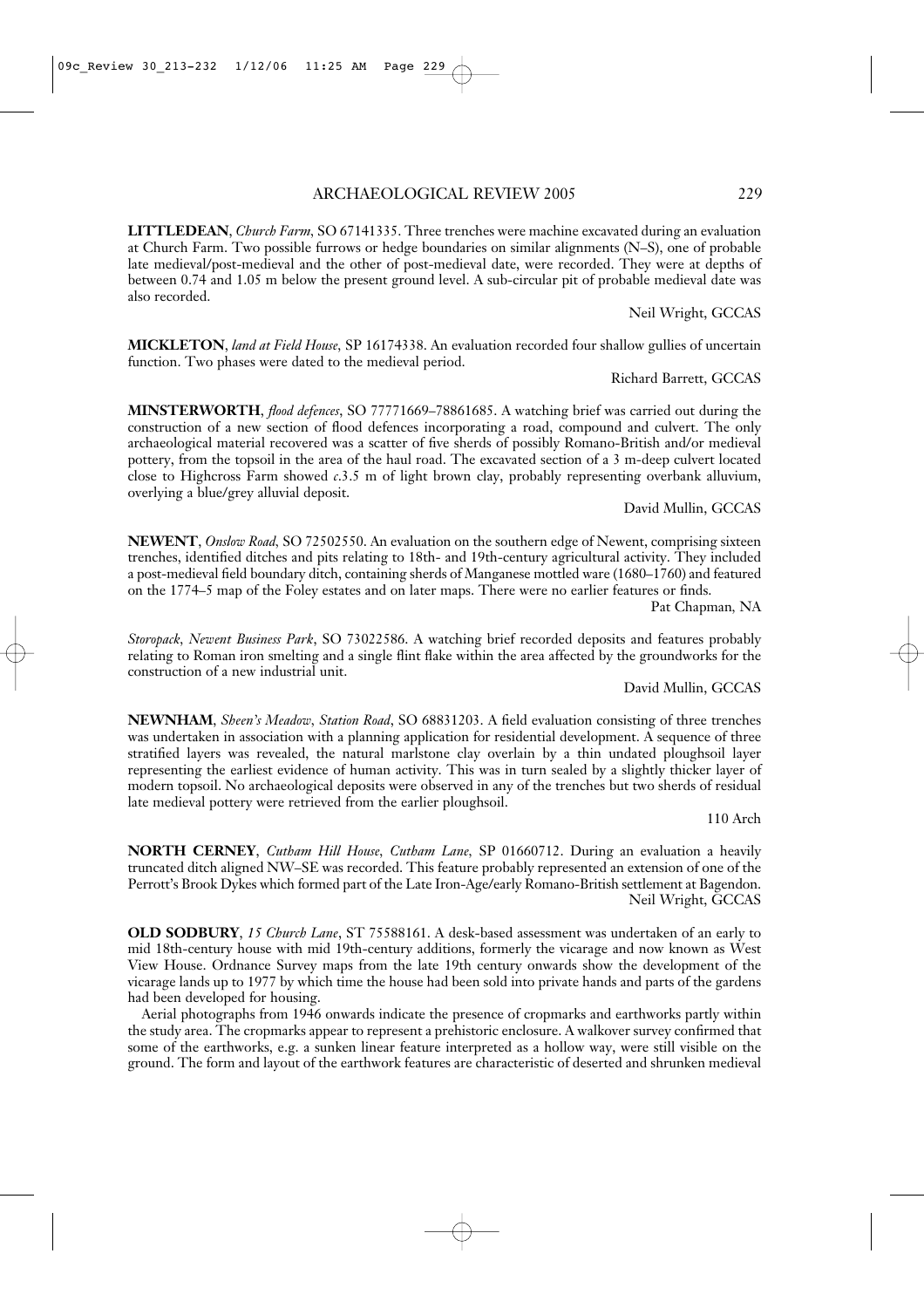settlements. These earthworks may therefore represent part of the medieval settlement known to have existed at Old Sodbury by the 12th century.

David Etheridge, AAU

**PAINSWICK**, *Painswick Beacon* (*Kimsbury Camp*)*,* SO 86811209. A programme of earthwork repair and other conservation measures was undertaken at the Iron-Age hillfort at Painswick Beacon following damage to the ramparts by natural and visitor erosion. Backfilling of erosion scars, reprofiling of the rampart adjacent to the modern entrance to the hillfort and re-establishing of grass cover were followed by the preparation of a management plan and the placing of interpretation boards on the main access routes to the site. Works to construct new access steps exposed part of the core of the rampart. Local limestone had been used to form a vertical revetment with layers of re-deposited stone and clay packed behind it. Small fragments of Iron-Age pottery were recovered from disturbed deposits but these were associated with modern artefacts.

Richard Barrett and Jo Vallender, GCCAS

**PRESTBURY**, *Spring Cottage, Blacksmiths Lane,* SO 97012380. Two trenches excavated during an evaluation recorded one heavily truncated pit or ditch, the top of which was *c*.1.3 m below the present ground level. A single piece of pottery retrieved from the fill suggests a probable medieval date.

Neil Wright, GCCAS

*Blenheim Cottage, Blacksmiths Lane,* SO 97122378. A field evaluation consisting of five trenches was carried out. A sequence of three layers was revealed. Natural sand was overlain by a thick undated ploughsoil layer representing the earliest evidence of human activity. This was in turn sealed by a thick deposit of modern topsoil. No archaeological deposits were observed in any of the trenches other than a 18th/19th-century pit. 110 Arch

**RANDWICK**, *long barrow,* SO 82490690. The long barrow excavated and planned by Witts in 1883 was surveyed by GADARG members after the clearance of saplings and two trees. The plan is published in *Glevensis* **38** (2005).

M.J. Ecclestone, GADARG

**SEVENHAMPTON**, *Soundborough Farm quarry,* SP 05252162. Evaluation identified a significant lithic assemblage and Romano-British field system.

Mike Rowe, CA

**SOUTHROP**, *Southrop Manor*, SP 20170334. An evaluation consisting of two trenches identified an undated ditch, probably a field boundary or drainage ditch, as well as a tree-throw pit. Both were sealed by up to 1 m of overlying deposits including alluvium.

Jonathan Hart, CA

**STANWAY**, *Stanway House*, SP 06243240. The dilapidated upper cascade at Stanway House was investigated prior to its removal and replacement with a replica. The work revealed that the upper cascade, which was built *c*.1730 to feed the main cascade, was almost arrow straight, over 200 m long and 2.0–2.5 m wide. The upper two thirds were little more than a conduit maintaining a slight but steady fall. The lower third, with a slightly steeper gradient, was paved and kerbed (with pitched limestone blocks) as a broad, shallow channel with six small waterfalls along its length. Clearly meant as a lively and decorative garden water feature, it ran into a buried conduit, via a small sluice, before emerging into the upper pond, a reservoir for the main cascade and the canal below. All of these features were aligned on the main entrance to the garden of the house; the stone upper cascade was designed to be visible from the pyramid and occupied a focal point in the garden layout. The source of water for the cascade was unknown until the recent excavation indicated that springs on the hillside had been utilised. The Stanway water features were finally filled in and abandoned in the 1840s.

Peter Davenport, OA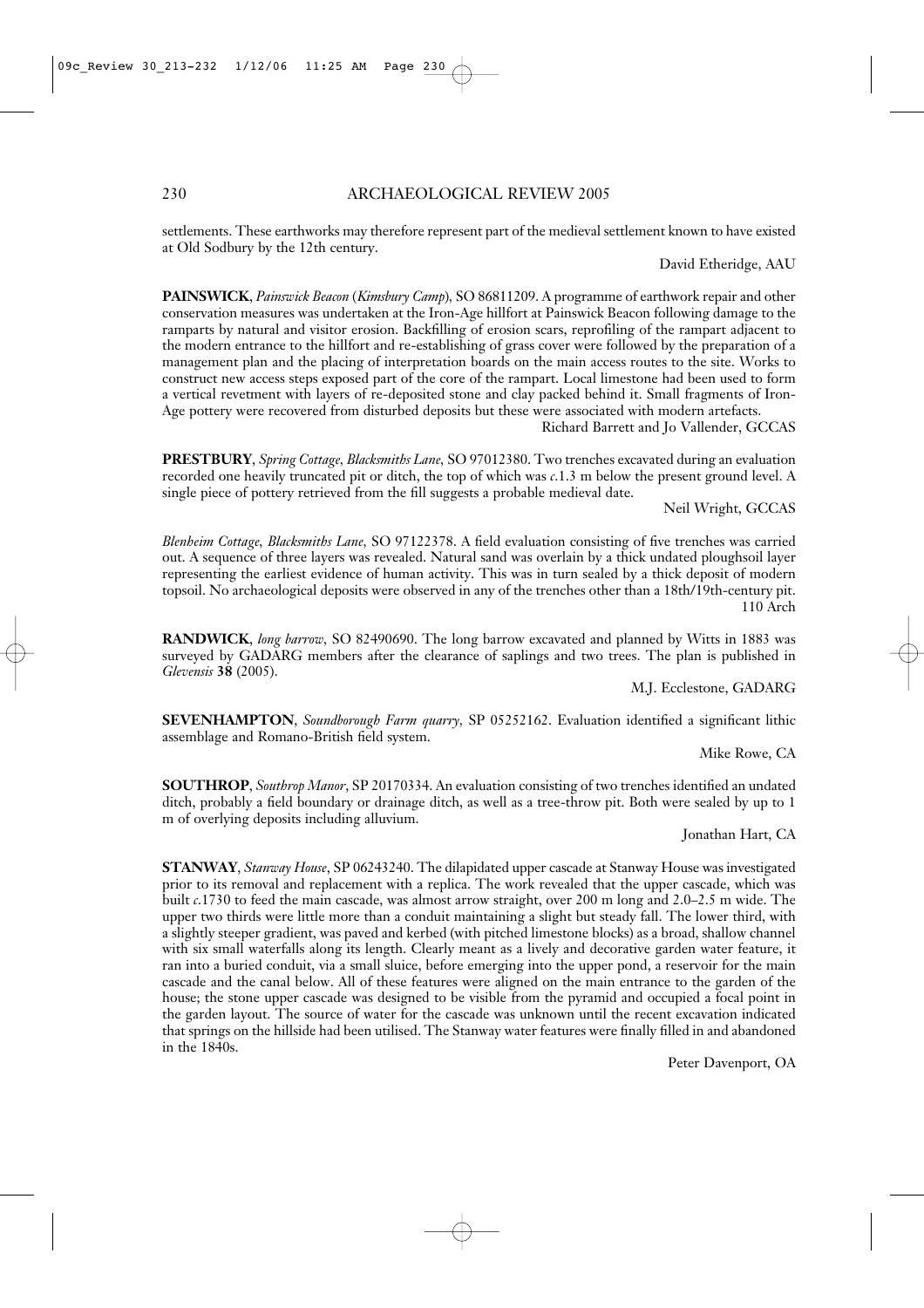**STOW-ON-THE-WOLD**, *land off White Hart Lane,* SP 19232584. An evaluation consisted of three trenches within the proposed development area. All trenches revealed post-medieval or later quarry waste; the natural geological substrate was only encountered in Trench 1, at a depth of 1.2 m below the present ground level.

Dave Cudlip, CA

*Land adjacent to Wells House, Kings Arms Lane,* SP 19292577. An evaluation comprised two trenches within the proposed development area. Both trenches revealed extensive intercutting quarry pits that had horizontally truncated natural substrata to a depth of 1.6 m below the modern ground surface. These pits, which extended in all directions beyond the trenches, were backfilled with post-medieval or later quarry waste.

Dave Cudlip, CA

*Unicorn Hotel, Sheep Street,* SP 19042569. Archaeological recording was conducted during the excavation of foundations for a store room on the north side of the site. The natural geology was exposed throughout the area, but no significant archaeological features were observed except for the remains of an undated wall of dry stone construction, oriented N–S and built from the surface of an earlier ground level. This appears to indicate the presence of an earlier structure, possibly a boundary wall marking a previous phase of occupation and an earlier building alignment connected with the existing north boundary wall. In the courtyard immediately to the south, a disused well was exposed. The well was 1.2 m in diameter, but only 1.5 m in depth, the base being marked by solid bedrock. A small stone drain entered the bottom of the well, suggesting that the feature was filled with water from the drain.

110 Arch

**TETBURY**, *53 Long Street,* ST 88949334. Monitoring was carried out during groundworks for the construction of a car park and a wall. Two dry-laid limestone culverts or drains were recorded. Both may be medieval/post-medieval in date and associated with the present or a previous building on the site. A possible medieval/post-medieval pit cut through the top of a demolition layer which covered the drains.

Neil Wright, GCCAS

**TEWKESBURY**, *116 High Street,* SO 89353290. A watching brief was undertaken during groundworks associated with the construction of an extension to the existing building. A single 0.2-m wide roughly-built and probably 19th-century wall was revealed. No artefacts predating the modern period were recovered.

Jonathan Webster, CA

**THRUPP**, *Brimscombe Port,* SO 87000230. Evaluation was undertaken to assess the state of preservation of the canal and wharf. The edges of the canal were identified as well as the wharf edge and an associated warehouse.

Mike Rowe, CA

**UCKINGTON**, *Tewkesbury Road,* SO 92572465. A desk-based assessment followed by a field evaluation was carried out on a proposed Park and Ride site. Aerial photographs and surface finds suggested the presence of Iron-Age and/or Romano-British activity immediately adjacent to, and possibly extending into, the study area. In the evaluation 13 trenches were machine excavated and 47 archaeological features were identified, eight of which were dated to the Roman period. The majority of the features are considered to relate to Romano-British agricultural activity, of which three separate phases were identified. Some undated features may be earlier.

Neil Wright, GCCAS

**WALTON CARDIFF**, *land to the east of Rudgeway Lane,* SO 90603140. An excavation undertaken at the Wheatpieces II development site identified significant archaeological features in Areas A and D.

Area A contained two substantial middle Bronze-Age ditches parallel to one another and *c.*28 m apart. These ditches, each *c.*30 m long, may have functioned as territorial markers and not have been closely associated with a settlement.